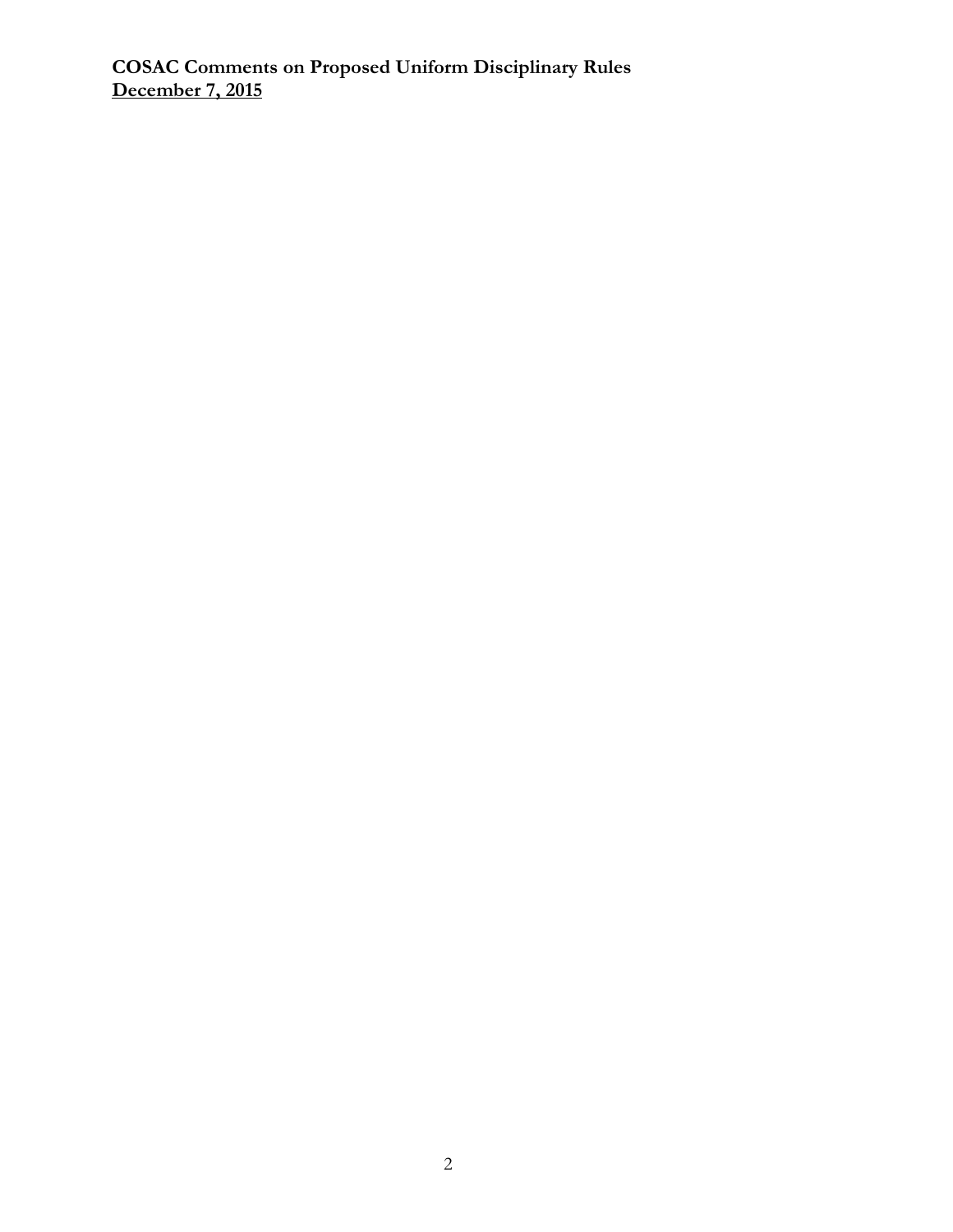## **New York State Bar Association Committee on Standards of Attorney Conduct Comments on Proposed Uniform Attorney Disciplinary Rules of the Appellate Division**

#### I. Introduction

 

This report reviews the Proposed Uniform Attorney Disciplinary Rules of the Appellate Division (the "Proposed Rules") issued by the New York State Unified Court System's Office of Court Administration ("OCA"), on behalf of the Administrative Board of the Courts, on November 4, 2015.1 The Proposed Rules would be a sea change in attorney disciplinary procedures and warrant careful, detailed study of their potential impact. The review by the New York State Bar Association's Committee on Standards of Attorney Conduct ("COSAC"), however, was substantially limited by the tight time frame afforded for public comment. Because of this tight time frame, the short period in which the Proposed Rules were drafted, and the potential adverse impact of the Proposed Rules, the Administrative Board should proceed with great caution, and should consider delaying the implementation of the Proposed Rules to allow a more appropriate period of review. Particularly at a time when two out of the five members of the Administrative Board (including a Presiding Justice and the Chief Judge) will be turning over from 2015 to 2016, it might well be prudent to pause and allow more time for input on these difficult issues.

By way of background, OCA established the Committee on Statewide Attorney Discipline ("COSAD") on March 30, 2015, and COSAD's report and recommendations (the "COSAD Report") were posted for public comment only six months later, on September 24, 2015. COSAD did not recommend the adoption of uniform statewide rules. To the contrary, COSAD recommended the "harmonization" and "synchronization" of the rules of the four individual Departments of the Appellate Division on what COSAD believed were key points. COSAD Report, at 43-44. In fact, the COSAD Report specifically stated:

While the Subcommittee does not find a need to create a new statewide disciplinary system, it finds a pressing need for rejuvenation, coordination and uniformity in both procedure and sanction. Unfortunately, this Committee does not have the luxury of time to unilaterally determine, *in toto*, which

<sup>1</sup> This report reflects a consensus view. Some members of COSAC disagree with certain recommendations in this report.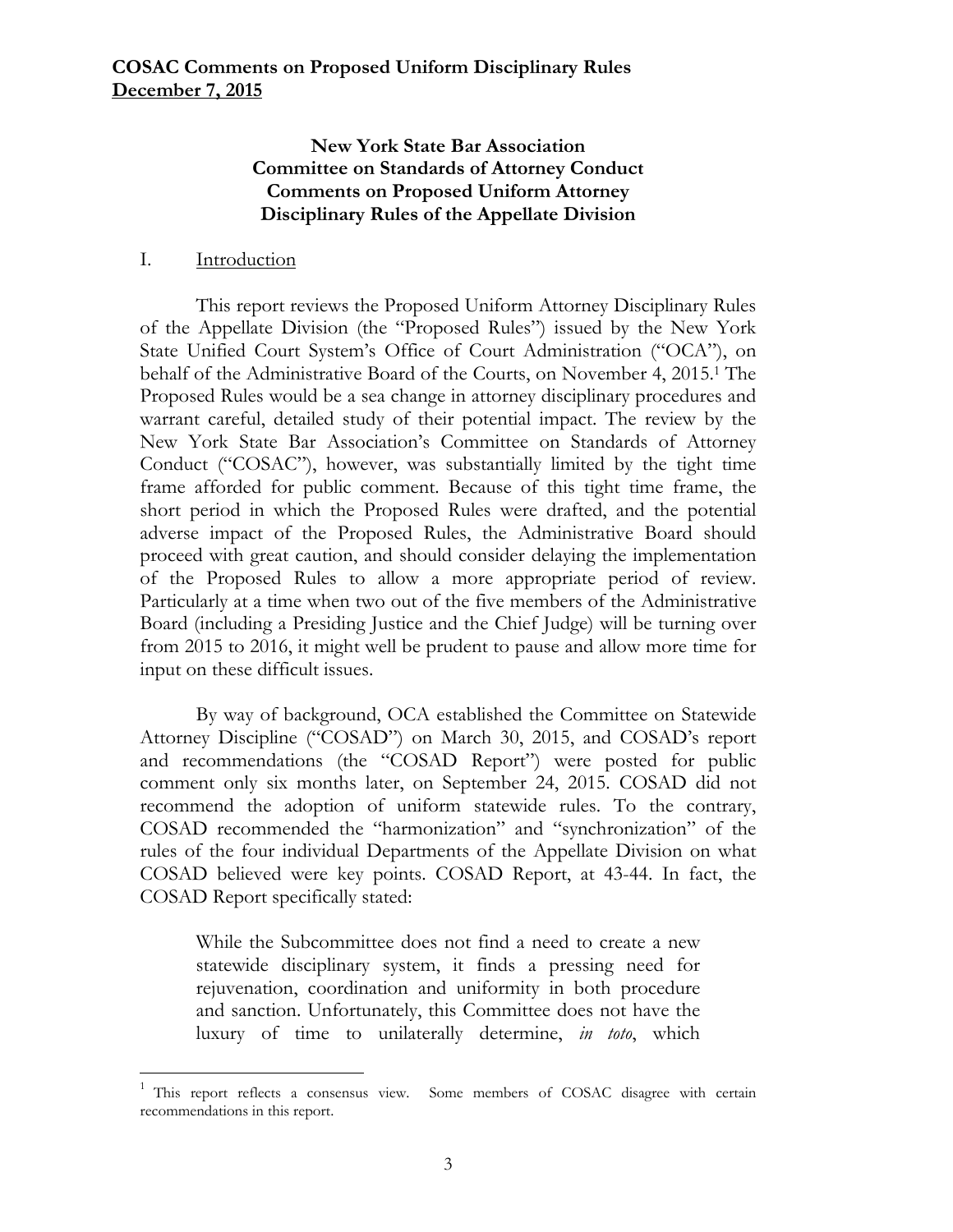procedures and practices of the various Appellate Division Departments should be adopted statewide. . . .

*Id.* at 41-42. The September 24, 2015 memorandum of OCA Counsel requested public comment on the COSAD Report no later than November 9, 2015.

Portions of the Proposed Rules clearly advance the goals of efficiency, fairness, and uniformity. Although like COSAD, COSAC has had insufficient time to comment on all of them, some are worth singling out for praise. We applaud, for example, the creation of a "plea bargaining" system where charges may be disposed of by negotiation. We also believe that in the adjudicatory stage, the discovery to be provided as a matter of right, and the ability of the referee and the Court to grant additional discovery in the exercise of their discretion, will allow a more level playing field in the resolution of formal disciplinary charges. In short, we share the goals outlined by COSAD; we simply fear that the time frame imposed on everyone in this process might have the perverse effect of frustrating those goals in certain instances. COSAC has done its best to develop constructive comments on the Proposed Rules during the short time allowed for public comment.

 The November 4, 2015 proposal, which was released by OCA before the close of the stated public comment period on the COSAD Report, rejected COSAD's recommendation that the individual Appellate Division rules remain intact save for changes to "harmonize" and "synchronize" key points. Although COSAC sees merit in creating statewide uniformity in attorney disciplinary rules, which would eliminate the wide variation of procedures that tend to favor attorneys already familiar with the process – and thereby reduce the disparity in punishment from Department to Department  $2$  – the time constraints involved preclude surveying every Department's grievance committee procedures in detail and fully assessing the ramifications of the Proposed Rules.

 This is unfortunate. Such an assessment would have been important, because the proposal as a whole will substantially change the current disciplinary rules and procedures of each Department. The First Department is an excellent example. If the Proposed Rules are adopted, the grievance committee would be required to authorize all formal discipline, whereas the First Department now requires only two members of the Policy Committee and the Chair to authorize disciplinary charges. If one important goal is to

 

<sup>&</sup>lt;sup>2</sup> See Stephen Gillers. *Lowering the Bar: How Lawyer Discipline in New York Fails to Protect the Public*, y, 17 N.Y.U. J. Legis. & Public Policy 485 (2014).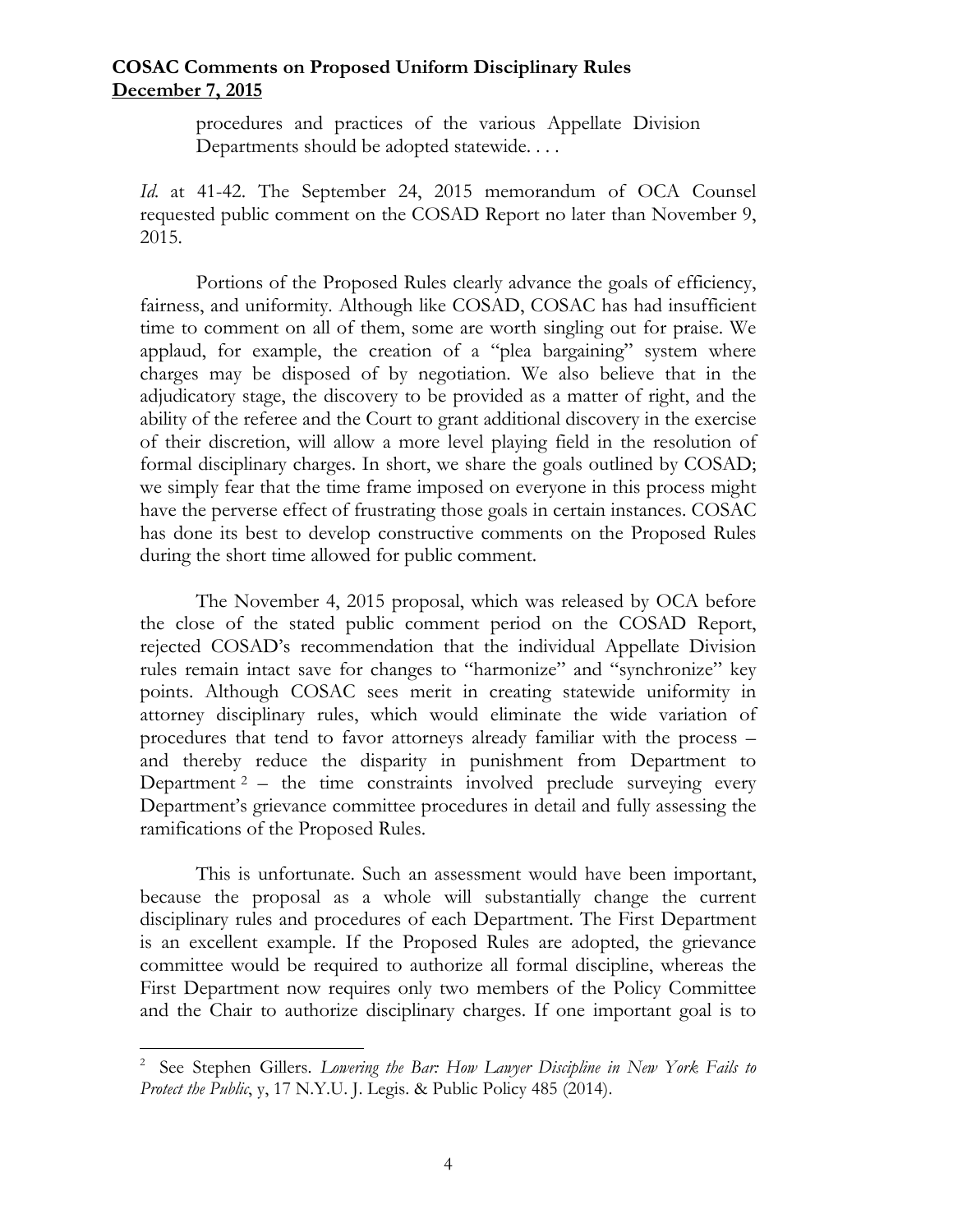increase efficiency – the average time a case is open, statewide, is  $856 \text{ days}^3$  – the proposed procedures could easily have the opposite effect, at least in the First Department.

 Additionally, the members of the Departmental Disciplinary Committee ("DDC") in the First Department currently participate as Hearing Panels in the adjudication stage of the disciplinary process. The Proposed Rules would do away with any role for the members of the new grievance committee in adjudicating matters of formal discipline, or recommending formal discipline, to the Appellate Division. The COSAD report, fearing delay in disciplinary proceedings, suggested only that the First Department itself might wish to "re-evaluat[e] its two-tier hearing process which utilizes both hearing officers and hearing panels."4 The Proposed Rules would take that decision away from the First Department. COSAC itself takes no position on COSAD's proposal or the OCA position under the Proposed Rules, but mentions it as an example of a significant change in this short time frame.

Notwithstanding the truncated time frame and the potential of great disruption to the existing disciplinary system, COSAC has undertaken an intensive review of the Proposed Rules in an effort to assist OCA in making the language as clear as possible and avoiding unintended consequences. To that end, COSAC has identified a number of issues in the text of the Proposed Rules that need attention, from minor wording suggestions to more substantive comments.

### II. Comments on Proposed Rules

- A. Section I Application; Appointment of Committees
	- 1*. Section 1 (Application)*

**OCA Proposed Language:** "These rules shall apply to (a) all attorneys who are admitted to practice, reside in, commit professional misconduct in or who have offices in the State of New York; (b) all in-house counsel, attorneys admitted pro hac vice, and licensed legal consultants who reside in, have an office in or commit professional misconduct in the State of New York; and (c) the law firms or other entities that have as a member, retain, or otherwise employ any person covered by these rules."

 <sup>3</sup> COSAD Report, at 51.

<sup>&</sup>lt;sup>4</sup> COSAD Report, at 60.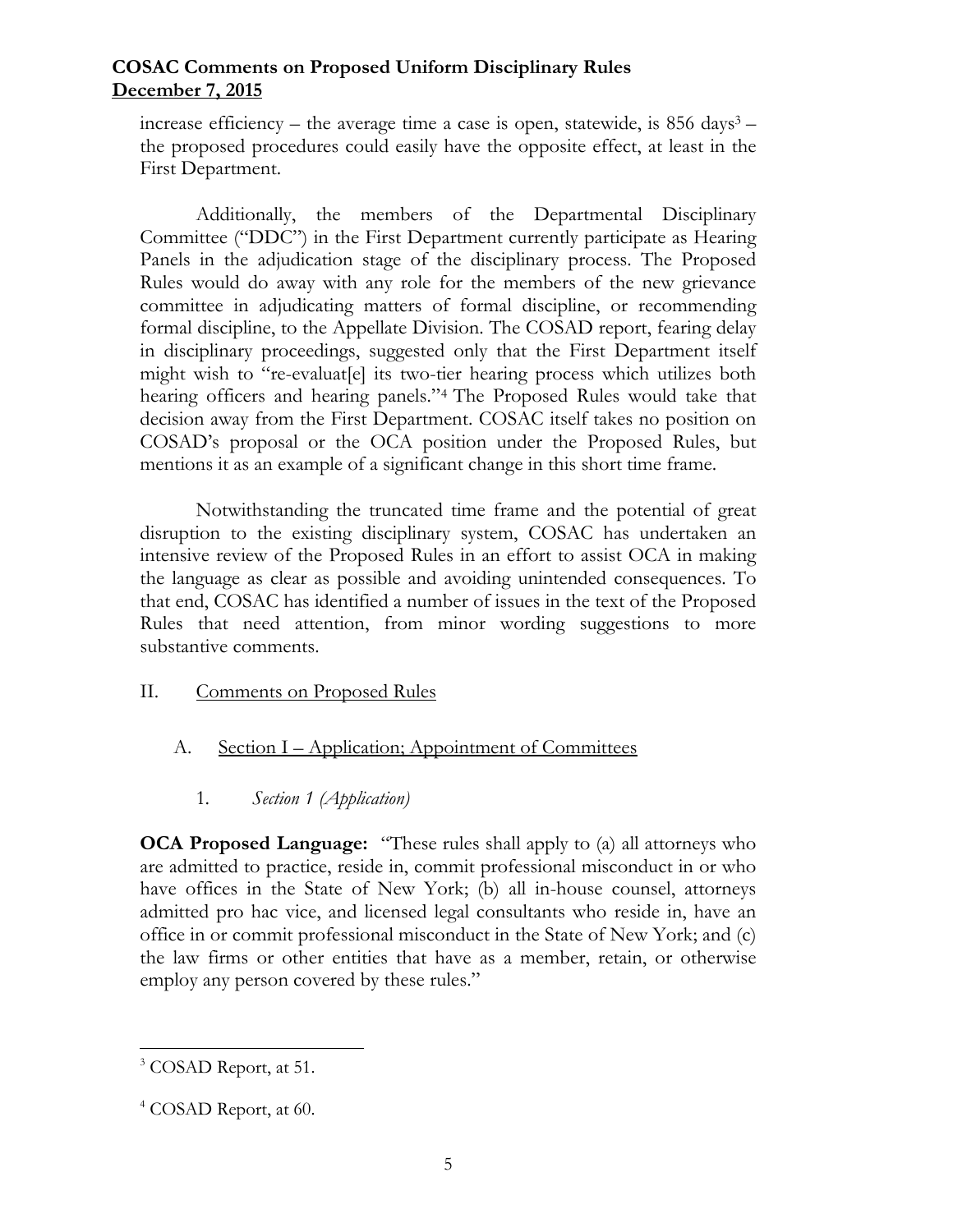**Issue:** The proposed "application" provision is both too broad and too narrow. First, read literally, this language would apply the rules to *clients* of New York lawyers – because they may be "entities that . . . retain" those covered by these rules. If left unchanged, the rules would literally cover business corporations and other collective entities that are not law firms.

Second, applying the rules to lawyers who do not practice in New York to any extent, but merely live in New York State, goes too far.

Third, in its application to lawyers and certain others "who commit professional misconduct in" New York, it also may be too narrow in a number of ways. The provision seems designed to address situations such as that of an attorney not admitted here but who practices *pro hac vice* in a New York court – which dovetails with Rule 8.5(b)(1). But it also seems appropriate for the rules to address situations in which an attorney is practicing in New York wholly without authorization – *e.g.*, practicing in a New York court without admission *pro hac vice*, or more generally engaging in unauthorized practice in New York although admitted elsewhere. New York would seemingly have a strong interest in the application of its disciplinary rules to such situations, even though (i) under Rule 8.5(b), the rule to be applied may be that of another state, and (ii) as in the case of the lawyer admitted *pro hac vice*, some sanctions (such as censure and referral to the other state) may be available, and others (such as disbarment or suspension) may not.

Fourth, the reference to "commit [ting] professional misconduct" also seems too narrow in that it makes jurisdiction depend on the merits. That is, the rules should apply whenever there is an *issue* of New York professional misconduct that needs to be addressed, whether or not such misconduct actually occurred.

Finally, the proposed provision is arguably too limited in its reference to lawyers who commit professional misconduct "in" the State of New York. A lawyer not admitted in New York may be physically located in another state when engaging in conduct that would violate the New York Rules of Professional Conduct. For example, if New York adopts temporary practice rules similar to the proposed Part 523 currently pending, a Pennsylvania lawyer not admitted in New York could commit professional conduct "in" New York while physically practicing outside New York, by serving a New York client in a New York transaction pursuant to Part 523. Similarly, a non-New York lawyer who is co-counsel to a New York lawyer in a transaction involving a New York company or lender could commit professional conduct "in" New York without ever setting foot in New York. The proposed rules should be written broadly enough to capture these and similar situations.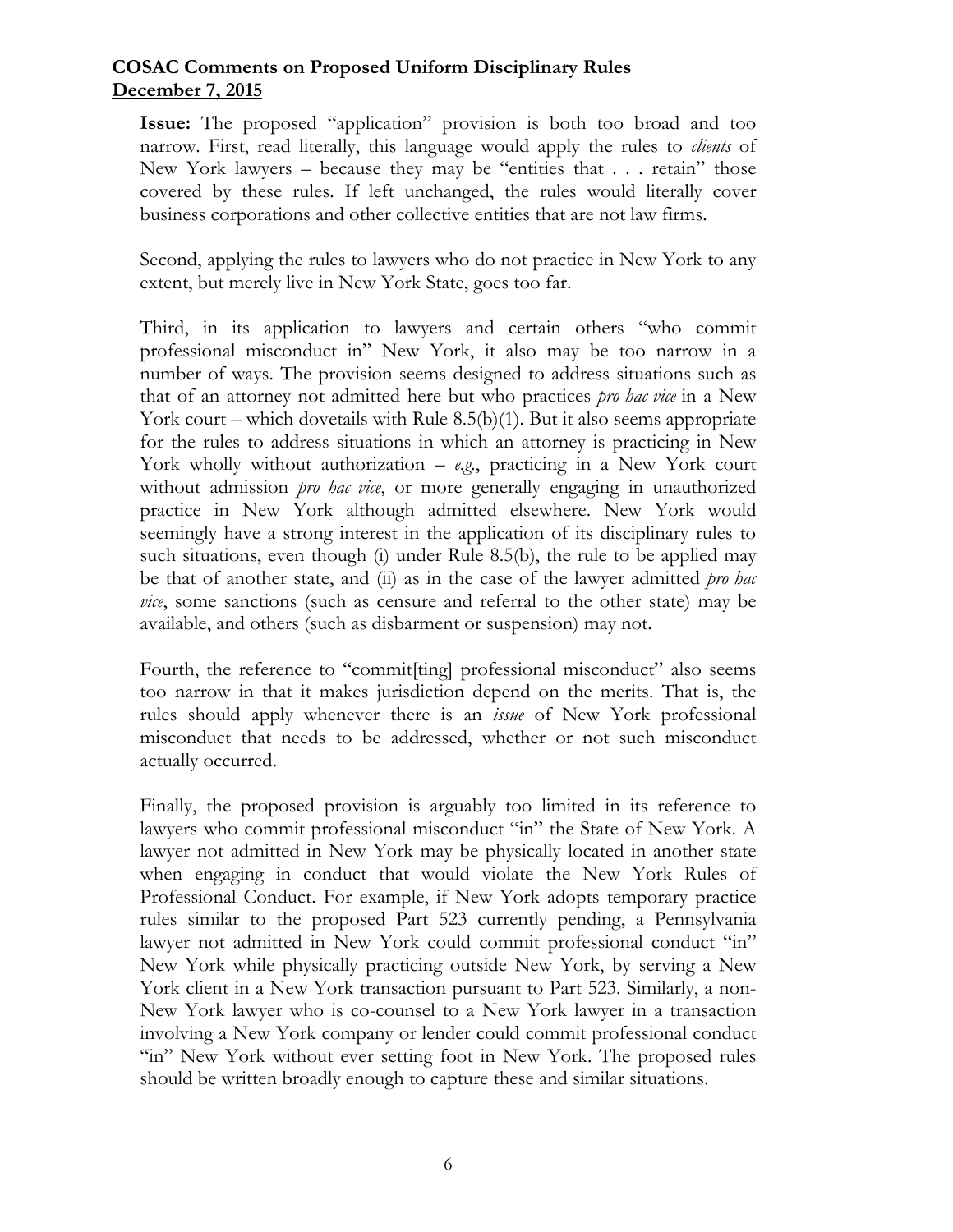**Suggested Revision:** "These rules shall apply to (a) all attorneys who are admitted to practice, reside in, commit professional misconduct in or who have offices in the State of New York; (b) all in-house counsel registered in the State of New York; (c) all, attorneys admitted pro hac vice, and licensed legal consultants licensed in the State of New York; (d) all attorneys who reside in, have an office in, practice in, or seek to practice in the State of New York, including those admitted pro hac vice or who otherwise engage in conduct subject to the New York Rules of Professional Conduct or commit professional misconduct in the State of New York; and (e) the law firms or other entities that have as a member, retain, or otherwise employ any person covered by these rules."

### 2. *Section 2(a) (Definitions)*

**OCA Proposed Language:** "Professional Misconduct Defined. A violation of any of the Rules of Professional Conduct as set forth in 22 NYCRR Part 1200, including the violation of any rule or announced standard governing the personal or professional conduct of attorneys, shall constitute professional misconduct within the meaning of Judiciary Law § 90(2)."

**Issue:** The term "announced standard" is not defined and has no recognized or customary meaning. More importantly, the only source of discipline for attorneys in New York should be the black letter text of the New York Rules of Professional Conduct. Other rules or standards should be actionable only if they otherwise fit within a Rule of Professional Conduct, such as, for example, Rule 8.4(d) ("conduct that is prejudicial to the administration of justice") and Rule 8.4(h) ("any other conduct that adversely reflects on the lawyer's fitness as a lawyer"). Disciplinary authorities are, of course, free to interpret the Rules by looking to the Comments, case law, ethics opinions, commentary, and other sources, but standards outside the Rules of Professional Conduct, whether announced or not, should not by themselves become additional sources of professional discipline.

### 3. *Section 2(b) (Definitions)*

**Issue:** Section 2(b) includes definitions of some terms, but not others, relating to various forms of discipline. For example, "Admonition" and "Letter of Advisement" are defined, but "censure," "suspension," and "discipline" are not, nor is "chief attorney." For completeness and clarity, they should be defined.

**Suggested Revision:** The following four definitions should be added to section 2(b), and the affected subparagraphs should be renumbered accordingly: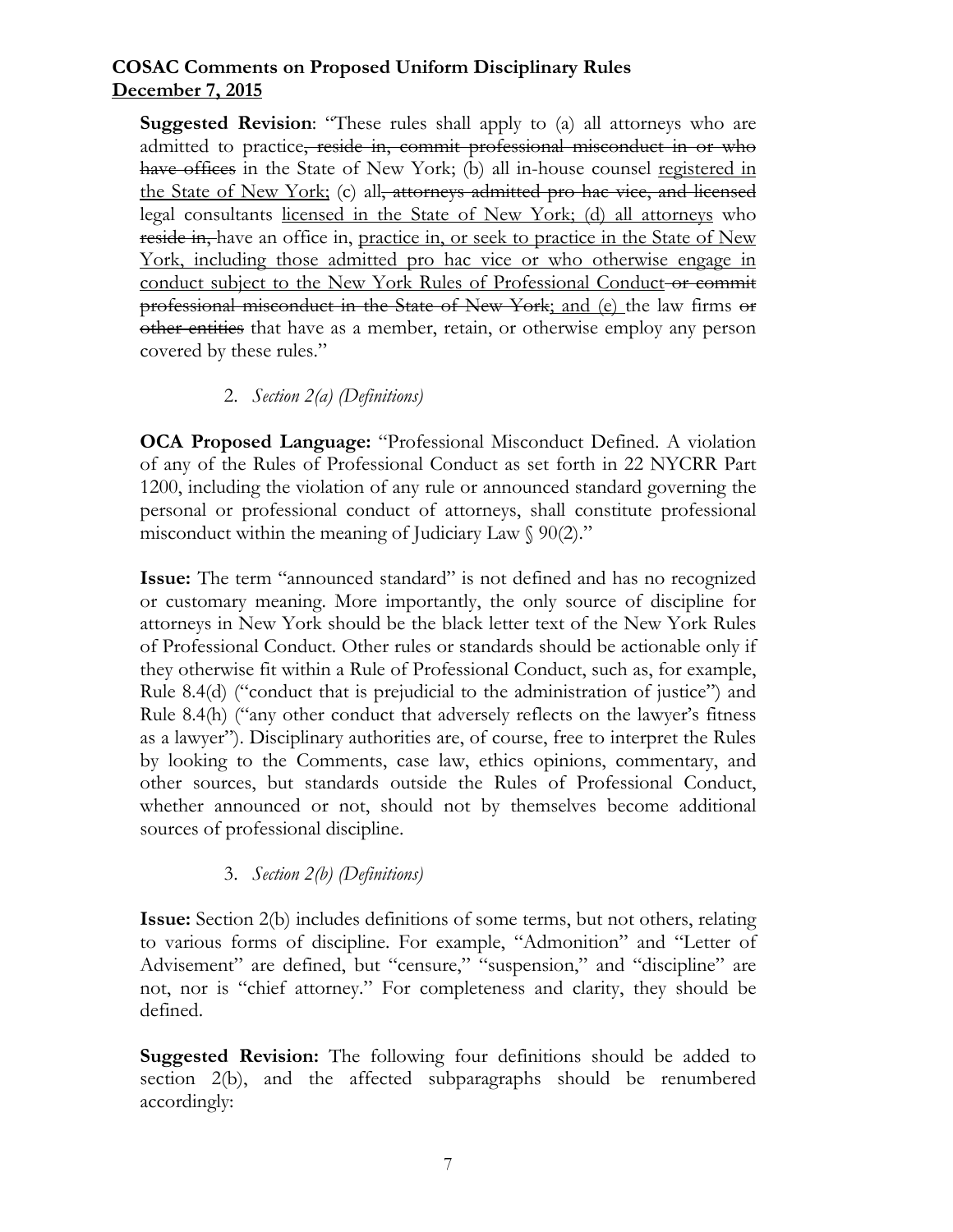(2) Censure: censure pursuant to Judiciary Law  $\sqrt{90(2)}$ .

(3) Chief attorney: one or more attorneys designated as such by a Committee, and having the powers and duties conferred by these rules.

(8) Discipline: includes private discipline (admonition) and public discipline (censure, suspension and disbarment).

(12) Suspension: the imposition of suspension from practice pursuant to Judiciary Law § 90(2).

4. *Section 6(a) (Conflicts; Disqualifications from Representation*

**OCA Proposed Language**: [Certain persons are prohibited from representing] "a respondent in a matter investigated or prosecuted before that Committee."

**Issue**: This language is inconsistent with the definition of "respondent" in  $\Diamond$ 2(b)(8), which refers to "an investigation or a proceeding before the Committee."

**Suggested Revision:** [Certain persons are prohibited from representing] "a respondent in an investigation or a proceeding matter investigated or prosecuted before that Committee."

(c) certain persons prohibited from representing "a respondent in an investigation or a proceeding before matter investigated or prosecuted by that Committee" for a certain period.

5. *Section 6 (Conflicts; Disqualifications from Representation)*

# **OCA Proposed Language:**

"(a) No  $(1)$  current member of a Committee,  $(2)$  partner, associate or member of a law firm associated with such member of the Committee, (3) current member of the Committee's professional staff, or (4) immediate family member of a current Committee member or Committee staff member, may represent a respondent in a matter investigated or prosecuted before that Committee.

(b) No referee appointed to hear and report on the issues raised in a proceeding under these rules may, in the Department in which he or she was appointed, represent a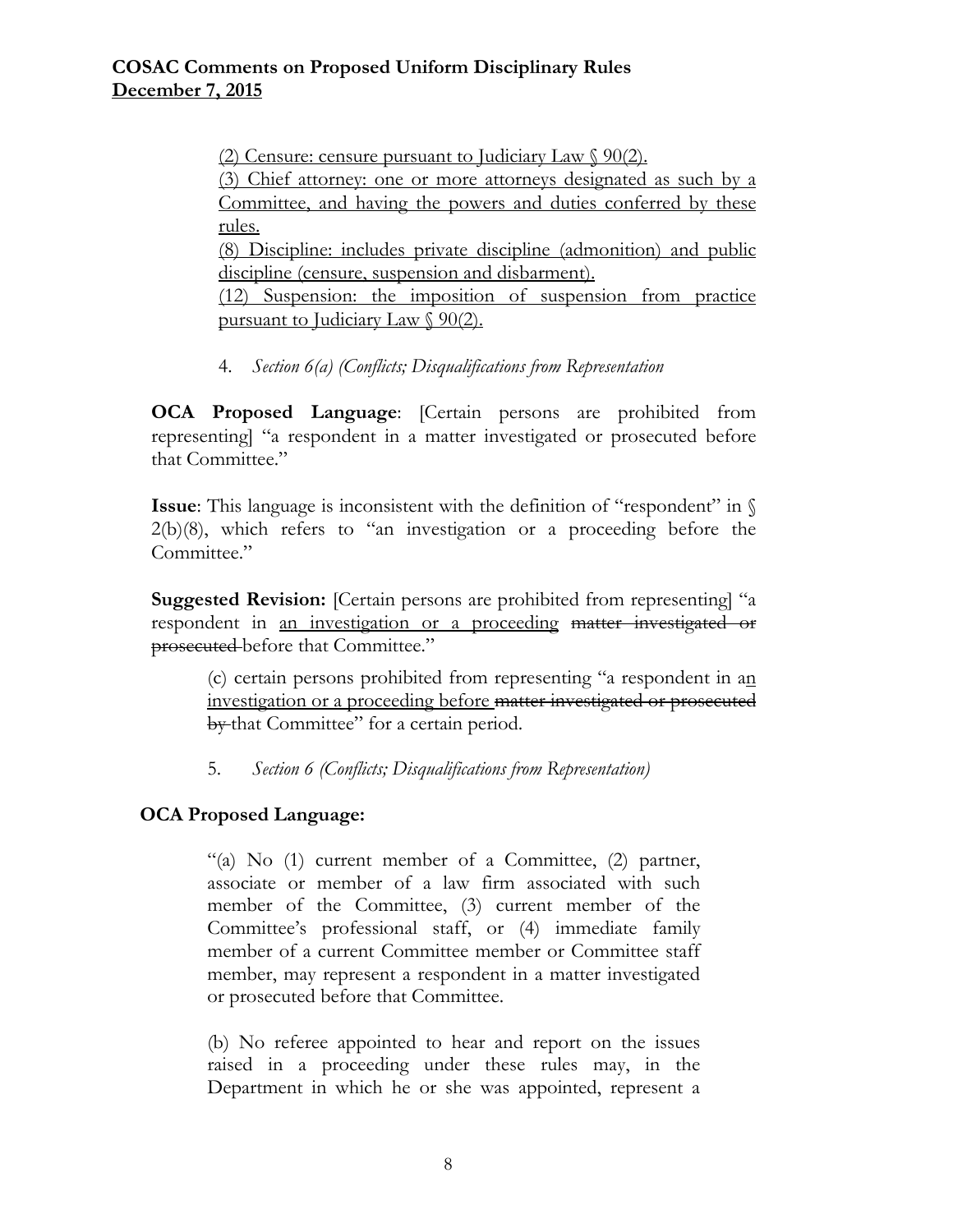respondent until the expiration of two years from the date of the submission of that referee's final report.

(c) No former member of the Committee, or former member of the Committee's professional staff, may represent a respondent in a matter investigated or prosecuted by that Committee until the expiration of two years from that person's last date of Committee service."

**Issue:** In large jurisdictions such as the First Department, law firms can have upward of a thousand members. At the same time, members of such large firms have contributed greatly over the years to the work of the First Department DDC. COSAC believes that the provision in section  $6(a)(2)$  that disqualifies any lawyer in the firm of a member of a grievance committee from representing a respondent goes too far and could have the perverse effect of discouraging lawyers in large law firms from serving as members of grievance committees. Disqualification of the committee member from any personal involvement in such representation (*i.e.,* screening) is sufficient to address the conflict.

Additionally, the two-year bars set forth in  $\S \$  6(b) and 6(c) call to mind the two-year bar in Public Officers Law  $\frac{73(8)(a)}{i}$ , and presumably are meant to serve similar purposes. That suggests the question of whether these rules, like  $\S$  73(8)(a)(i), also apply to "back-office" work, where the former referee works on a matter without actually appearing as a respondent's lawyer. As in the case of the Public Officers Law, they should be covered. The suggested language mirrors the Public Officers Law.

# **Suggested Revision:**

(a) No (1) current member of a Committee,  $\left(2\right)$  partner, associate or member of a law firm associated with such member of the Committee,  $(23)$  current member of the Committee's professional staff, or (34) immediate family member of a current Committee member or Committee staff member, may represent a respondent in a matter investigated or prosecuted before that Committee.

(b) No referee appointed to hear and report on the issues raised in a proceeding under these rules may, in the Department in which he or she was appointed, represent a respondent, or receive compensation for any services rendered by such referee on behalf of such respondent, until the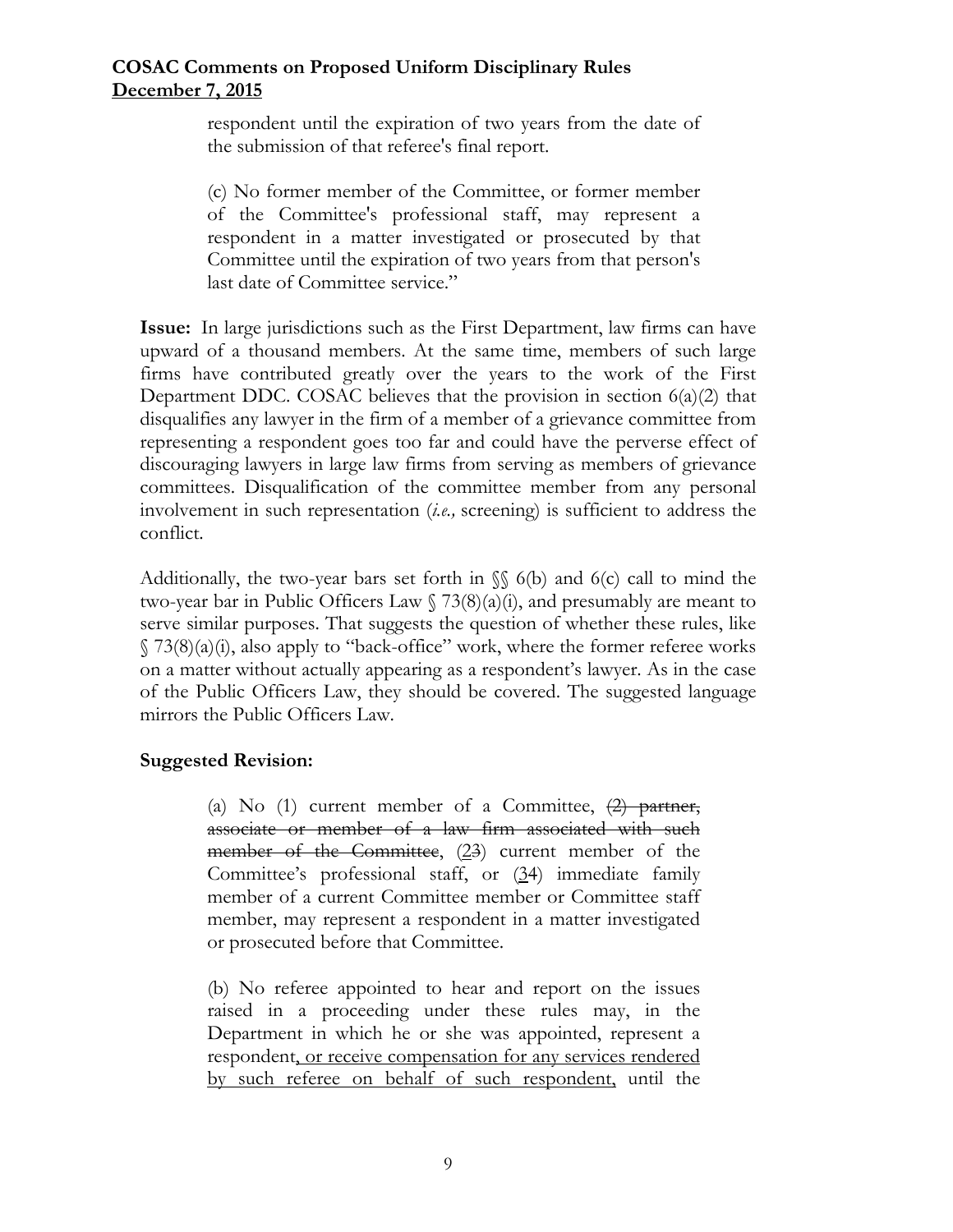expiration of two years from the date of the submission of that referee's final report.

(c) No former member of the Committee, or former member of the Committee's professional staff, may represent a respondent, or receive compensation for any services rendered by such former member on behalf of such respondent, in a matter investigated or prosecuted by that Committee until the expiration of two years from that person's last date of Committee service.

- B. Section II Proceedings Before Committees
	- 1. *Section 1(a) (Complaint)*

**OCA Proposed Language:** "Investigations of professional misconduct may be authorized upon receipt by a Committee of a written original complaint, signed by the complainant, which need not be verified. Investigations may also be authorized by a Committee acting *sua sponte*."

**Issue:** One of COSAD's key goals, enhancing efficiency, will suffer if the entire grievance committee must act before an investigation begins. The Chief Attorney is in a better position to do so quickly and efficiently, with appropriate oversight from the Committee and its Chair. The alternative requiring action by the Committee itself – would have the opposite effect. Particularly in large jurisdictions, requiring action by the full Committee could delay investigations unreasonably. Giving the Chief Attorney authority to launch an investigation (as is current practice in the First Department) is more efficient.

Additionally, written communications are increasingly done electronically. As long as the required writing is signed by the complainant, whether by hand or electronically, it should be eligible to form the basis of a complaint in the same way as a letter would. Moreover, in rare instances, an anonymous complaint could be worthy of consideration, because some people with legitimate complaints may fear retaliation or other adverse consequences. For that reason, the Uniform Rules should state explicitly that anonymous complaints may be considered by the Chief Attorney and the Committee in deciding whether to proceed sua sponte, but they may also be summarily rejected in the first instance.

**Suggested Revision**: "Investigations of professional misconduct may be authorized upon receipt by a Committee of a written original complaint,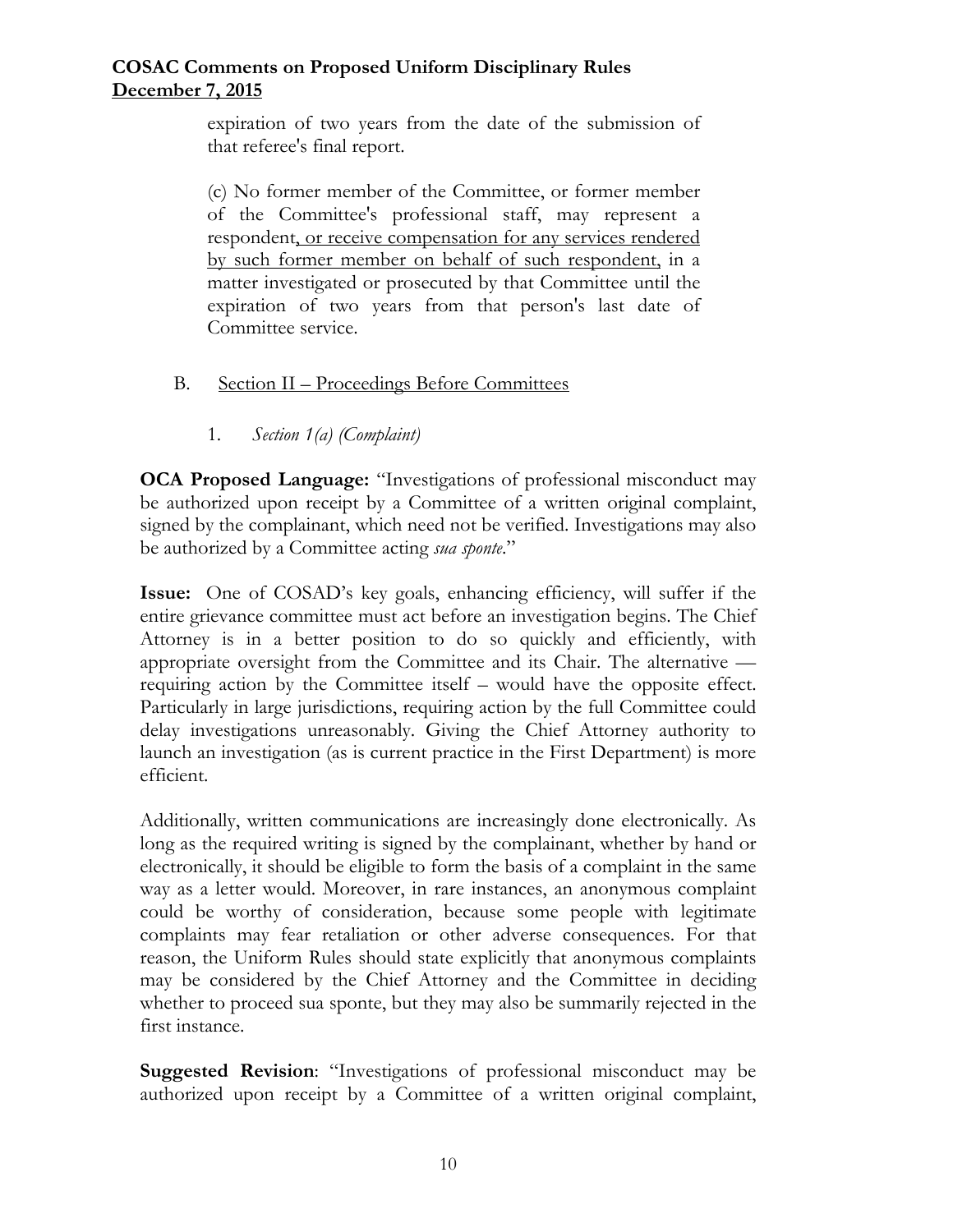signed by the complainant, which need not be verified and may be in paper or electronic form. Investigations may also be authorized by the Chief Attorney or the a Committee acting *sua sponte*; provided that the Chief Attorney shall consult with the Chair of the Committee before proceeding *sua sponte*. Materials submitted anonymously may be considered in determining whether to authorize an investigation *sua sponte*, but materials that do not include a signed complaint or other substantial support may in the discretion of the Committee or the Chief Attorney be summarily rejected without further review."

# 2. *Section 2(a)(1) (Investigation; Disclosure)*

**OCA Proposed Language:** "The Chief Attorney is authorized to: (1) interview witnesses and obtain any records and reports necessary to determine the validity of a complaint."

**Issue:** Subsection (a) of section 2 sets forth the authority of the Chief Attorney with respect to investigations. Paragraph (1) is ambiguous in that it can be read to suggest that only the Chief Attorney may interview witnesses and obtain records, inasmuch as paragraph (2) empowers the Chief Attorney to direct respondents to appear and produce records either before her *or a staff attorney*. The intention here is likely to allow staff attorneys also to interview witnesses and obtain records and reports, and in any event allowing staff attorneys to do that would promote the efficient investigation of complaints.

**Suggested Revision:** "The Chief Attorney is authorized to: (1) interview witnesses and obtain any records and reports necessary to determine the validity of a complaint, or authorize a staff attorney or paralegal or investigator to do so."

3. *Section 2(b) (Investigation; Disclosure)*

# **OCA Proposed Language:**

"2. Investigation; Disclosure

\* \* \* \*

(b) Disclosure. The Chief Attorney shall provide a copy of a pending complaint to the respondent within 60 days of receipt of that complaint. Prior to the taking of any action against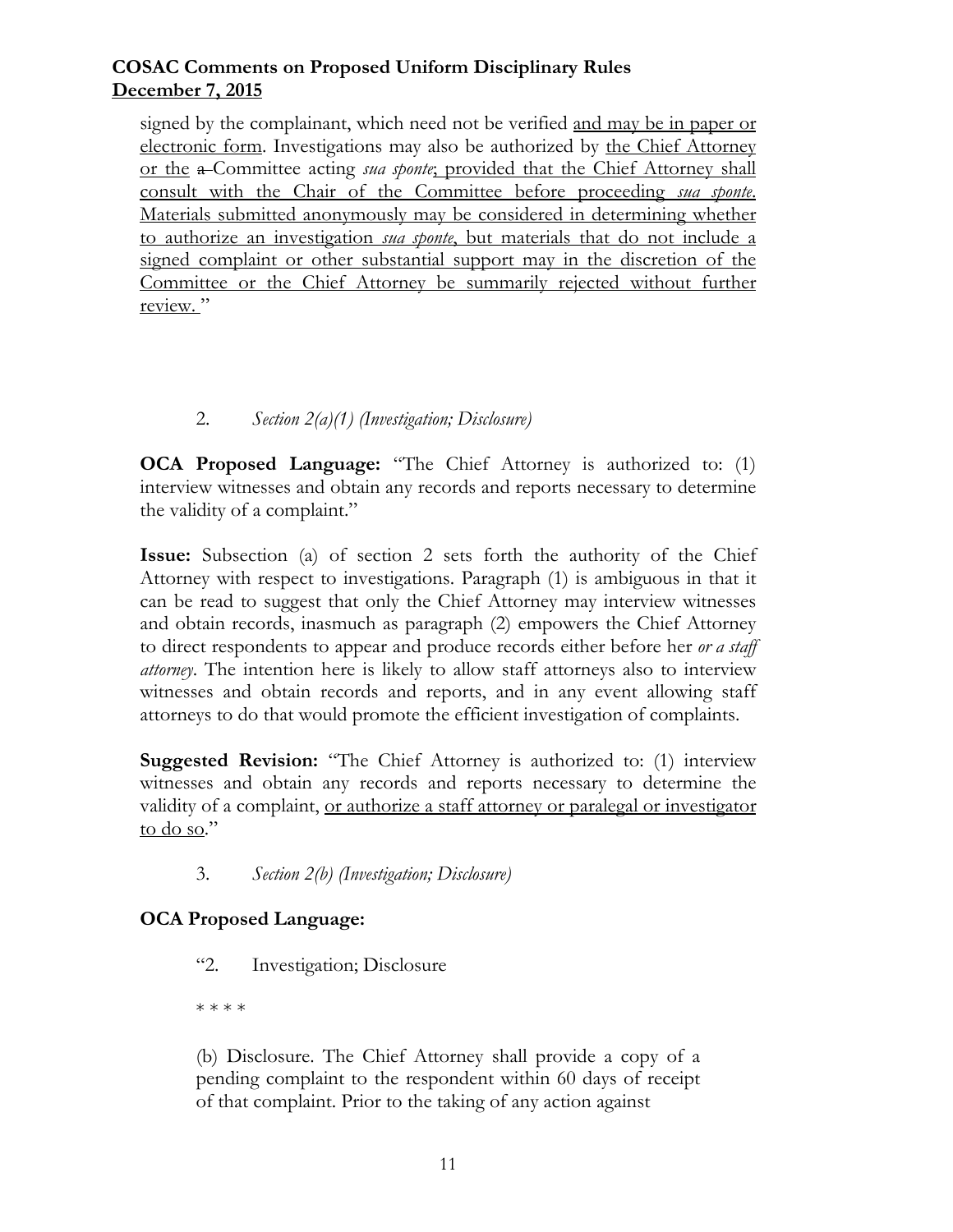a respondent pursuant to sections  $II.3(b)(l)(iv)$ , (v) or (vi) of these rules, the Chief Attorney shall provide the respondent with the opportunity to review all written statements and other documents that form the basis of the proposed Committee action, excepting material that is attorney work product or otherwise deemed privileged by statute or case law, and materials previously provided to the Committee by the respondent."

**Issue:** As discussed in the introduction to this report, COSAC applauds the provisions in Article III of the Proposed Rules that grant certain discovery as of right after formal discipline has commenced. This section, however, provides discovery as of right to a respondent in the pre-charging stage. This procedure is peculiar: the right to discovery in administrative enforcement proceedings of all kinds, or civil proceedings generally, does not typically begin until formal charges have been instituted. At that point, a fair process should certainly provide access to evidence, as the Article III proposal does.

Notably, COSAD's recommendation did not mention pre-filing discovery, but rather recommended that witness statements, exculpatory evidence, and "statements submitted by the complainant or other source which forms the basis for an investigation" be subject to discovery.5

The optimal stage for the exchange of evidence is the adjudicative stage, where respondents can use it to challenge the case or avail themselves of the new plea bargaining procedure. For that reason, we support the new disclosure provisions of Article III of the Proposed Rules whole-heartedly. But providing the kind of expansive discovery as of right required by Article II of the Proposed Rules would have the effect of making a very long process even longer, and would provide a benefit to respondents in lawyer discipline that is rarely, if ever, afforded in other forms of administrative enforcement. Members of the public who are not lawyers do not ordinarily have the right to pre-charging discovery in matters before, for example, the Securities and Exchange Commission, state and city ethics agencies, medical licensing boards, or other state or federal agencies. It is hard to understand why lawyers should be singled out for this benefit.

# **Suggested Revision:**

"2. Investigation; Disclosure

\* \* \* \*

 

<sup>&</sup>lt;sup>5</sup> COSAD Report, at 41-42.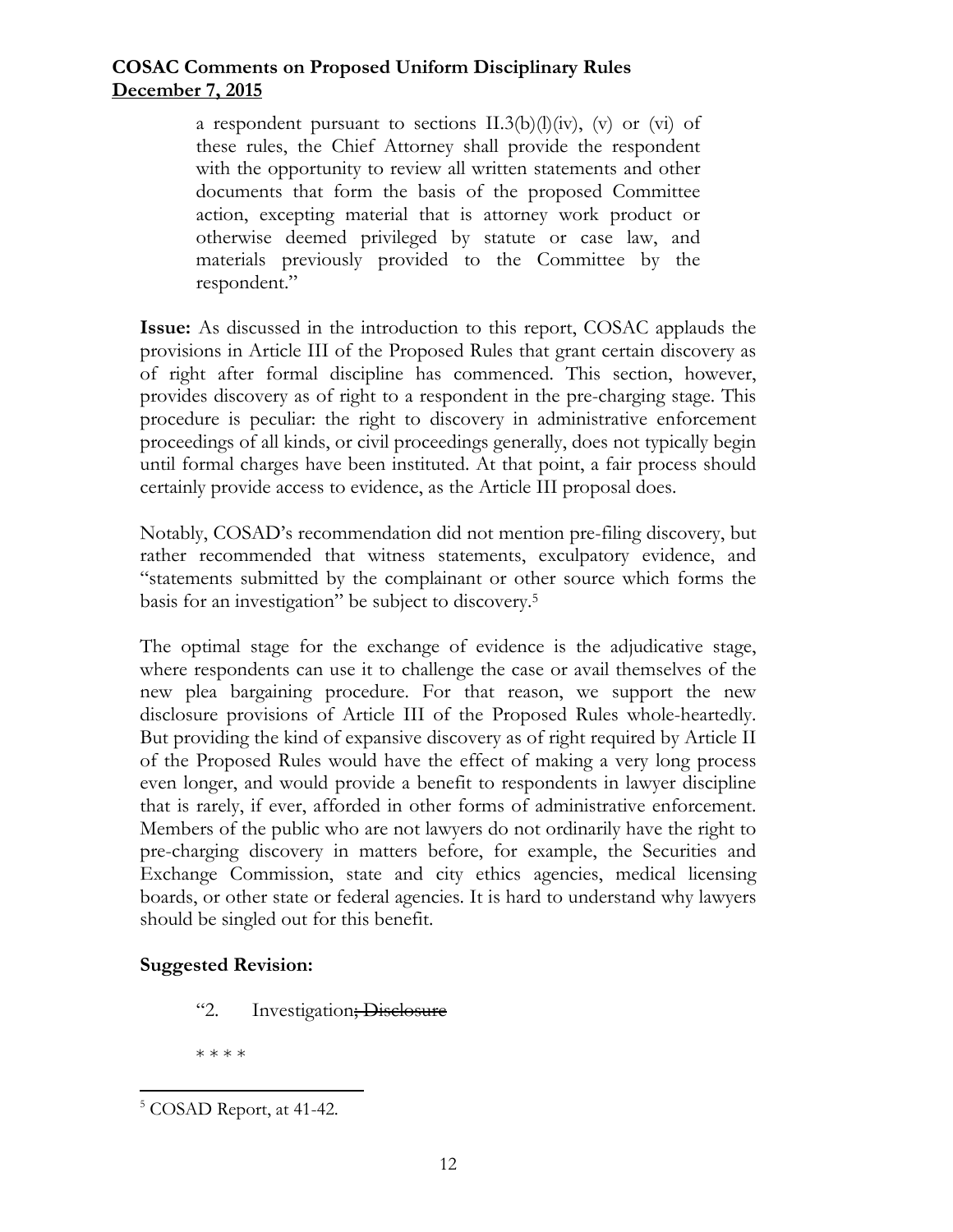(b) Disclosure. The Chief Attorney shall provide a copy of a pending complaint to the respondent within 60 days of receipt of that complaint. Prior to the taking of any action against a respondent pursuant to sections II.3(b)(l)(iv), (v) or (vi) of these rules, the Chief Attorney shall provide the respondent with the opportunity to review all written statements and other documents that form the basis of the proposed Committee action, excepting material that is attorney work product or otherwise deemed privileged by statute or case law, and materials previously provided to the Committee by the respondent."

4. *Section 3(a)(3) (Disposition and Review)* 

**OCA Proposed Language:** "The complainant shall be provided with a brief description of the basis of any disposition of a complaint by the Chief Attorney."

**Issue:** Both the complainant *and* the respondent should be informed of the disposition of a complaint in a timely manner.

Suggested Revision: "The complainant and the respondent shall be provided with a brief description of the basis of any disposition of a complaint by the Chief Attorney."

5. *Section 3(b)(1)(v) and (vi) (Disposition and Review)* 

# **OCA Proposed Language:**

(1) "After investigation of a complaint, . . . a Committee may take one or more of the following actions:

\* \* \* \*

"(v) when the Committee finds, by a fair preponderance of the evidence, that the respondent has engaged in professional misconduct, and that it is appropriate to protect the public, preserve the reputation of the bar, and deter others from committing similar misconduct, issue a written Admonition to the respondent, which shall clearly state the facts forming the basis for such finding, and the specific rule or other announced standard that was violated. Prior to the imposition of an Admonition, the Committee shall give the respondent 20 days'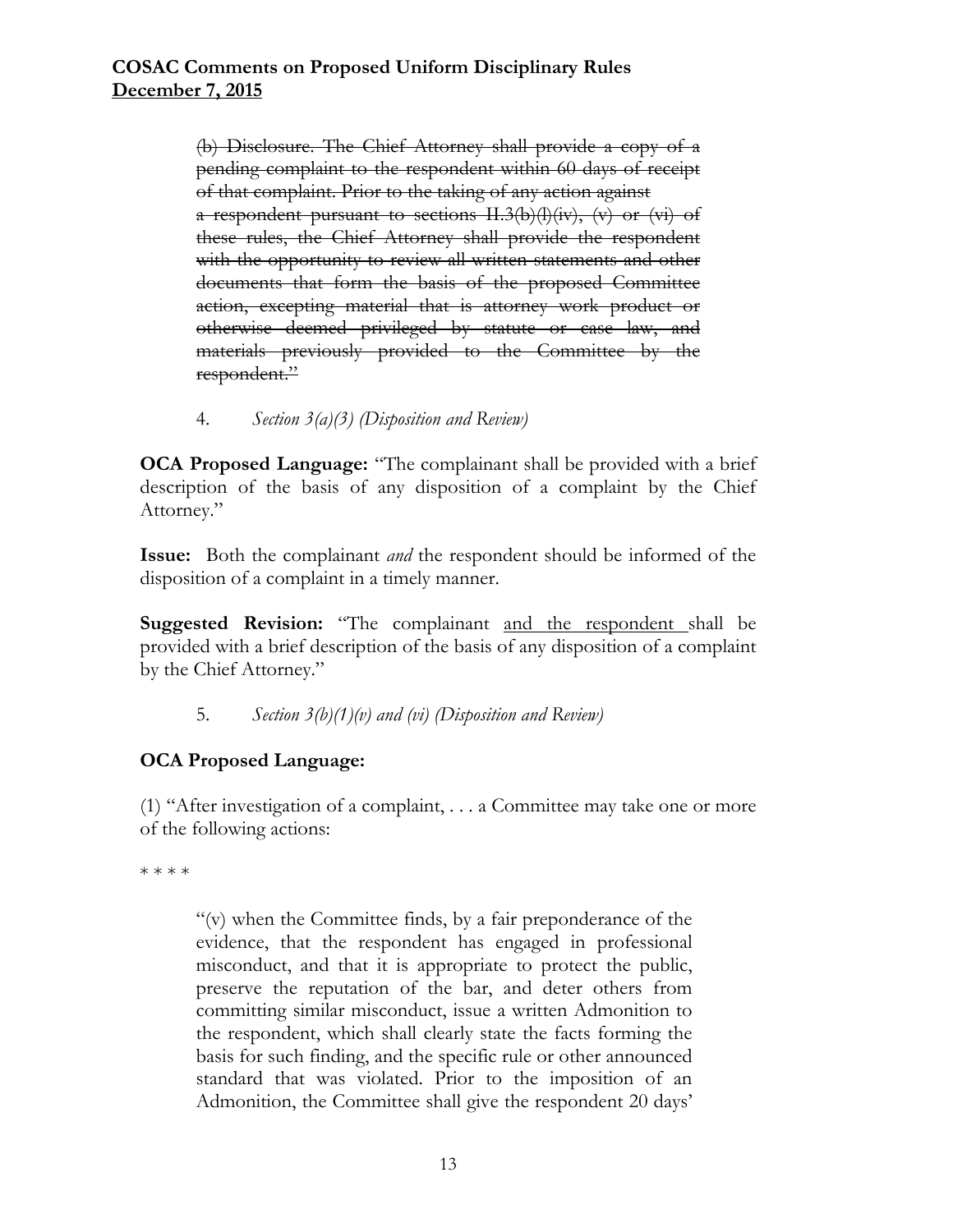notice by mail of the Committee's proposed action and shall, at the respondent's request, provide the respondent an opportunity to appear personally before the Committee, or a subcommittee thereof, to seek reconsideration of the proposed Admonition;

(vi) when the Committee finds, by a fair preponderance of the evidence, that there is probable cause to believe that the respondent engaged in professional misconduct warranting the imposition of public discipline, and that such discipline is appropriate to protect the public, preserve the reputation of the bar, and deter others from committing similar misconduct, authorize a formal disciplinary proceeding as set forth in section III of these Rules."

**Issue:** This paragraph, setting forth the actions that grievance committees may take following investigations, grafts an evidentiary standard more commonly associated with adversary proceedings – preponderance of the evidence – onto a decision that is to be made at a charging stage. More troublesome still, subparagraph (vi), defining the standard to be used when the committee wishes to commence a formal disciplinary proceeding, requires a "fair preponderance of the evidence" to establish "probable cause to believe that the respondent engaged in professional misconduct." This is highly confusing, and conflates two separate standards normally used in separate contexts.

In the case of Admonitions issued under subparagraph  $1(v)$ , COSAC is persuaded that, notwithstanding the lack of actual "evidence" presented at that stage, even private discipline should not be imposed without an evidentiary standard – here, "fair preponderance of the evidence" suffices. But with respect to initiating formal disciplinary proceedings under subparagraph (1)(vi), probable cause suffices at the charging stage. The concept of preponderance of the evidence, familiar in civil actions and proceedings, is out of place at this stage, where no formal evidence has been adduced. Rather, probable cause, a familiar charging standard in various contexts,<sup>6</sup> is preferable.

 

<sup>6</sup> The most common context for using the probable cause standard is criminal procedure, where the Supreme Court has stated that "'[t]he substance of all the definitions' of probable cause 'is a reasonable ground for belief of guilt,'" which is "more than bare suspicion" but "less than evidence which would justify condemnation' or conviction." *Brinegar v. United States*, 338 U.S. 160, 175 (1949) (citations omitted). Another example is the filing of ethics charges against public servants in the City of New York by the Conflicts of Interest Board ("COIB"). The COIB rules provide that charging determinations are based upon probable cause,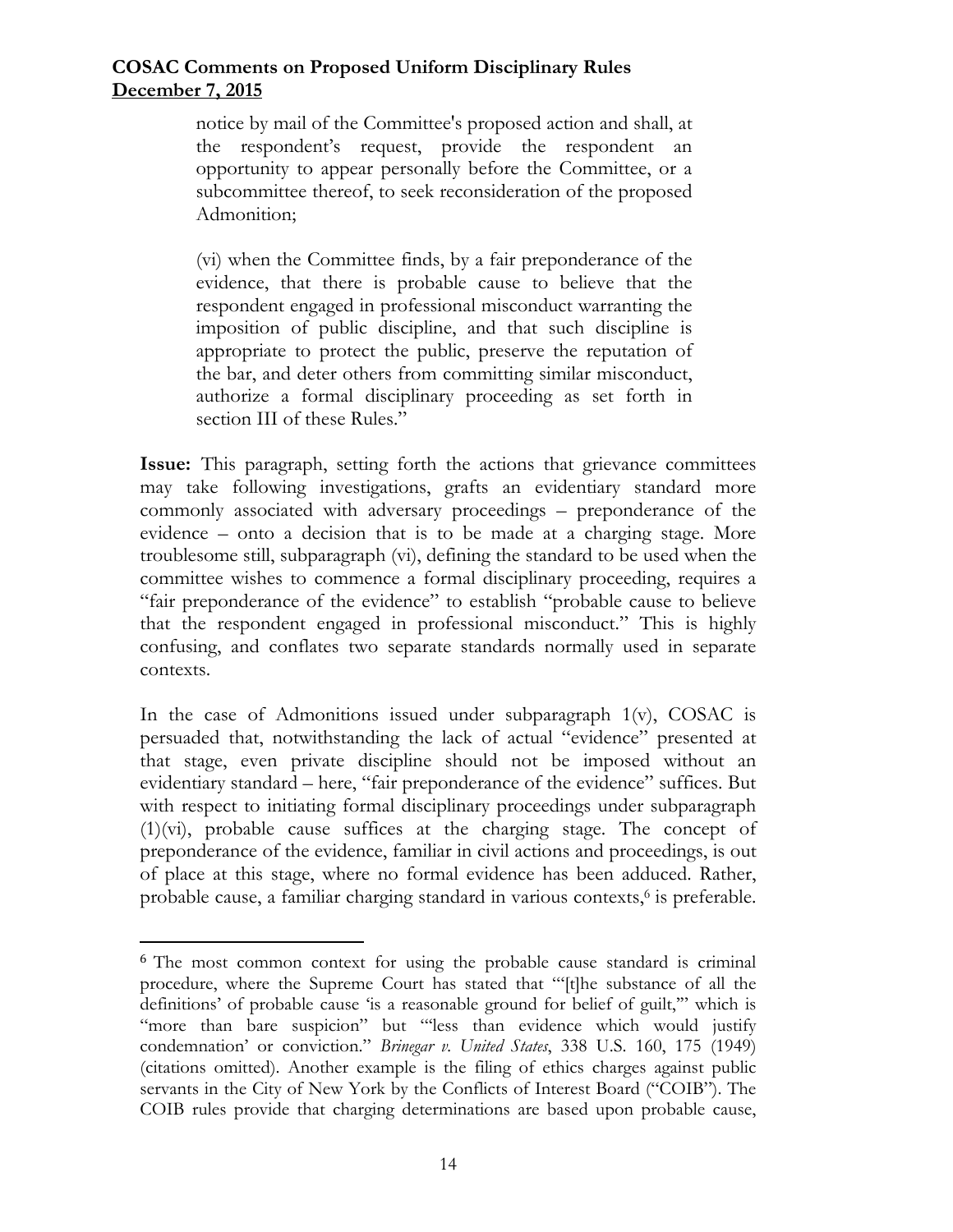Probable cause, inherently, may be based on the results of an investigation, while a preponderance of the "evidence" by most definitions is predicated on the existence of admissible proof.7

Not insignificantly, the preponderance standard proposed by OCA for initiating charges would impose a higher hurdle for confidential disciplinary charges against lawyers than the law imposes for public criminal charges against the general public. COSAC sees no basis for according lawyers such special treatment at the charging stage, especially given that disciplinary charges against lawyers – unlike criminal charges and many other types of administrative actions – remain confidential unless and until public discipline is imposed.

Notably, although the Proposed Rules inject two standards at the charging stage, they contain no standard at all for adjudication of a formal charge by the referee. *Compare*  $\text{II}(3)(b)(1)(v)$  and  $(vi)$  *with*  $\text{III}(1)(b)(1)$  and (2). In the next section, COSAC proposes adding the "fair preponderance" standard to Article III.

Additionally, for the reasons stated with respect to section  $I(1)(2)(a)$ , defining "Professional Misconduct," COSAC recommends deleting the phrase "or announced standard" in this subparagraph.

Finally, one reason cited in section  $3(b)(1)(v)$  for issuing an Admonition is to "deter others from committing similar misconduct." Because this subparagraph deals only with *private* discipline, the deterrence clause seems out of place and should be deleted.

# **Suggested Revision:**

(1) "After investigation of a complaint, . . . a Committee may take one or more of the following actions:

\* \* \* \*

"(v) when the Committee finds, by a fair preponderance of the evidence, that the respondent has engaged in professional

while determinations at the adjudicative stage are made by a preponderance of the evidence. Rules of the City of New York, Vol. 12, T. 53, §§ 2-01(a), 2-03(d)(3).

<u> 1989 - Andrea San Aonaichte ann an Cathair an Comhan ann an t-Aonaichte ann an t-Aonaichte ann an t-Aonaich</u>

<sup>7</sup> *See Gerstein v. Pugh*, 420 U.S. 103, 121 (1975) ("[probable cause] does not require the fine resolution of conflicting evidence that a reasonable-doubt or even a preponderance standard demands").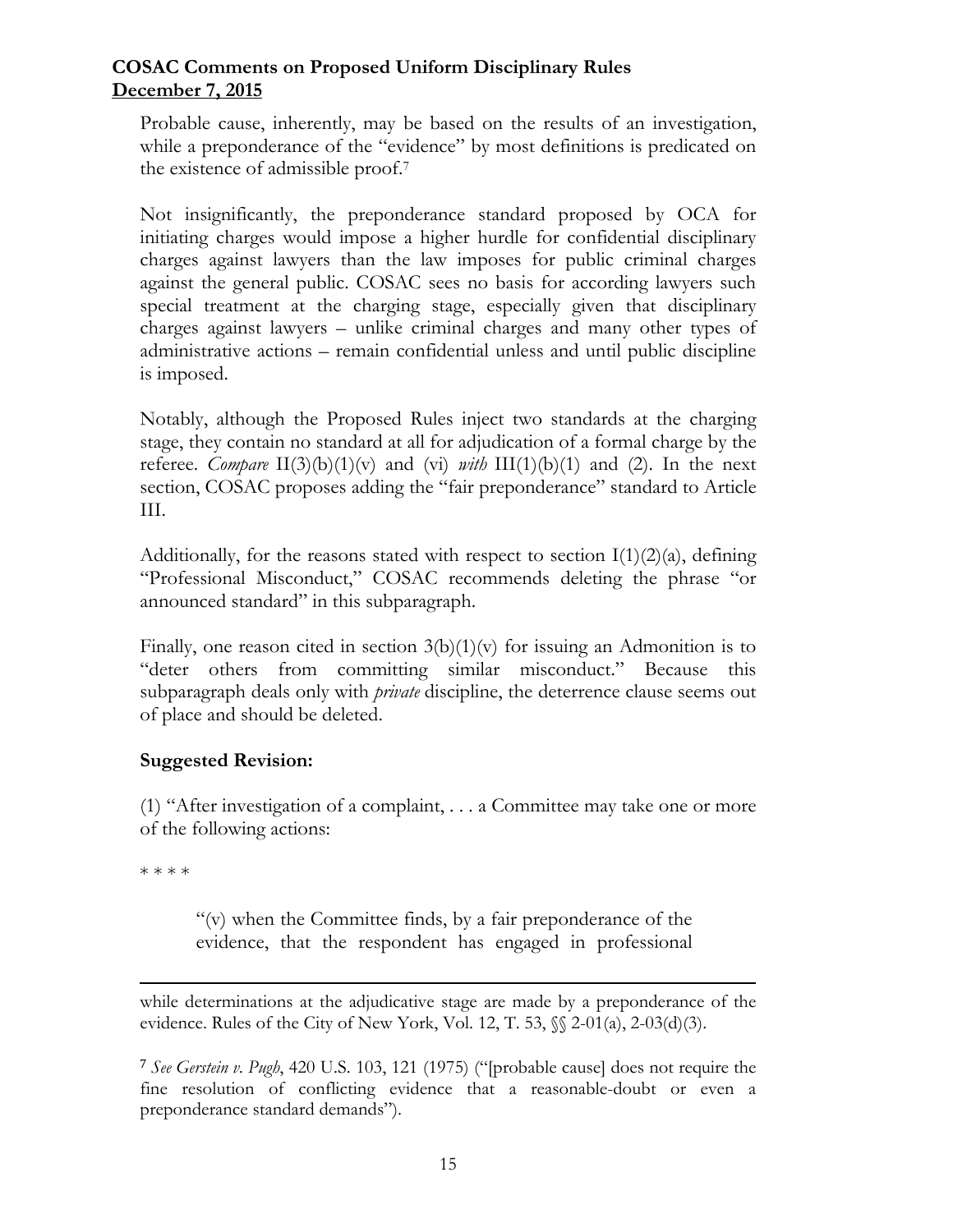misconduct, and that it is appropriate to protect the public, and preserve the reputation of the bar, and deter others from committing similar misconduct, issue a written Admonition to the respondent, which shall clearly state the facts forming the basis for such finding, and the specific rule or other announced standard that was violated. Prior to the imposition of an Admonition, the Committee shall give the respondent 20 days' notice by mail of the Committee's proposed action and shall, at the respondent's request, provide the respondent an opportunity to appear personally before the Committee, or a subcommittee thereof, to seek reconsideration of the proposed Admonition;

(vi) when the Committee finds, by a fair preponderance of the evidence, that there is probable cause to believe that the respondent engaged in professional misconduct warranting the imposition of public discipline, and that such discipline is appropriate to protect the public, preserve the reputation of the bar, and deter others from committing similar misconduct, authorize a formal disciplinary proceeding as set forth in section III of these Rules."

# 5. *Section 3(c)(1)(ii) (Disposition and Review)*

**OCA Proposed Language:** "Within 30 days of the final determination denying a request for reconsideration, the respondent may seek review of a Letter of Advisement by submitting an application to the Court, on notice to the Committee, upon a showing that the issuance of the letter was in violation of a fundamental constitutional right. The respondent has the burden of establishing a violation of such a right."

**Issue:** This provision allows a respondent to seek review of a Letter of Advisement on the ground that issuance of the letter violated a "fundamental constitutional right." But it does not define how strong the link between the violation and the issuance of the letter must be, so this provision could result in unintended consequences. For example, once the respondent establishes such a violation, is the Court required to overturn the decision to issue the letter? And what about violations of constitutional rights that may not have directly resulted in the issuance of the letter but that did contribute to some of the evidence against the respondent?

A safety valve mechanism could avoid undesirable ancillary litigation over issues such as harmless error, suppression of evidence, proximate cause, and attenuation. Rather than delving into any of these areas, a simple way to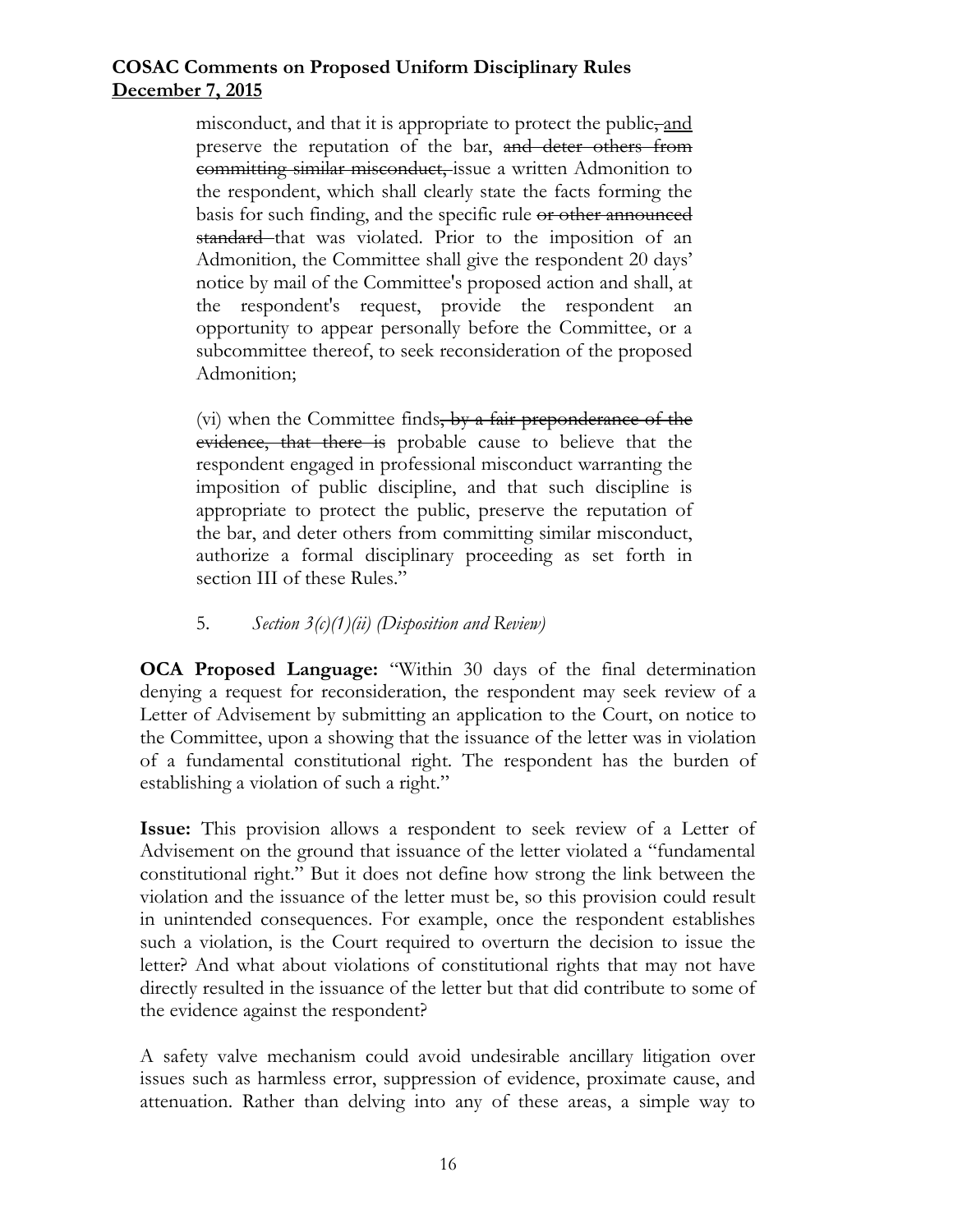remedy the uncertainty is to make clear that establishing a violation of a fundamental constitutional right does not require any particular course of action by the Court, but rather simply grants the Court the discretion to rescind the Letter of Admonition.

**Suggested Language:** "Within 30 days of the final determination denying a request for reconsideration, the respondent may seek review of a Letter of Advisement by submitting an application to the Court, on notice to the Committee, upon a showing that the issuance of the letter was in violation of a fundamental constitutional right. The respondent has the burden of establishing a violation of such a right. If the respondent establishes a violation of such right, the Court may take whatever action it deems appropriate."

# C. Section III – Proceedings in the Appellate Division

# 1. *Section 1(a)(4) (Discipline by Consent)*

This subsection sets out a procedure for joint motions for discipline, upon consent of both sides, including agreed-upon discipline to be imposed. The procedure also provides for a stay of all proceedings until the joint motion is determined, and for a deemed withdrawal of conditional admissions made by the respondent in connection with the joint motion if the joint motion is denied. At present, no "plea bargaining" system exists in any of the departments, despite the fact that it is "generally recognized that plea bargaining would expedite the disciplinary process, alleviate caseloads, and reduce backlogs . . . . "<sup>8</sup> This provision is an excellent idea and initiative. COSAC supports it as proposed, without any changes.

# 2. *Section 1(b)(1) (Hearing)*

 

**OCA Proposed Language:** "Upon application of any party, or on its own motion, the Court may refer a formal disciplinary proceeding to a referee for a hearing on any issue that the Court deems appropriate. The referee may grant requests for additional disclosure as justice may require. Unless otherwise directed by the Court, the referee shall complete the hearing within 60 days following the date of the entry of the order of reference, and shall, following post-hearing submissions, file with the Court a written report setting forth the referee's findings and recommendations. The parties may make such motions to affirm or disaffirm the referee's report as permitted by the Court."

<sup>8</sup> HAL R. LIEBERMAN, J. RICHARD SUPPLE, HARVEY PRAGER, NEW YORK ATTORNEY DISCIPLINE: PRACTICE AND PROCEDURE: 2016 (New York Law Journal) ("*New York Attorney Discipline*"), at 139.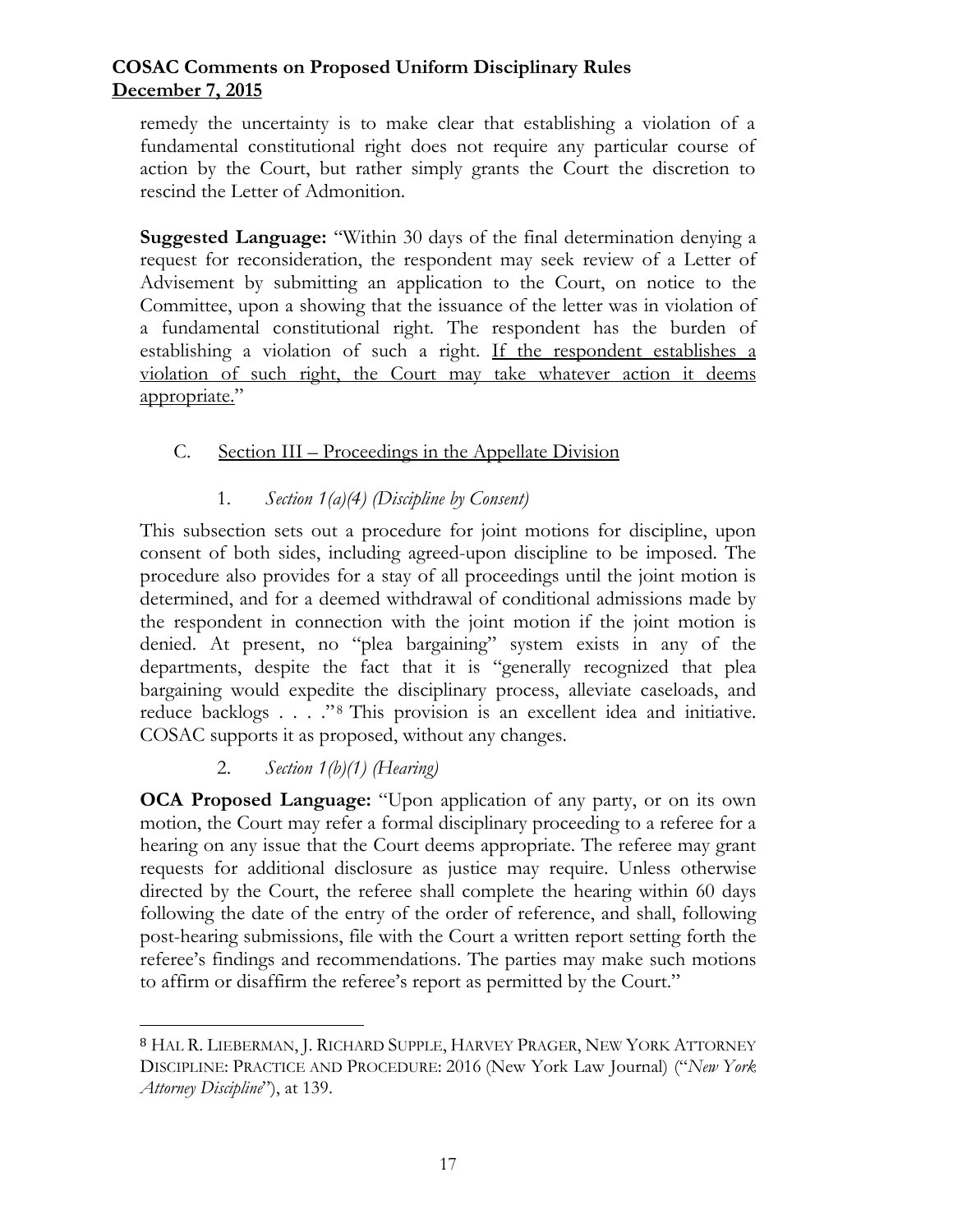**Issue**: This section does not articulate a standard of proof to sustain a determination against a respondent. In *New York Attorney Discipline*, the authors observe as follows:

In New York, the standard of proof required to establish professional conduct is "fair preponderance of the evidence," the civil standard. In this respect, New York is unlike most state and federal jurisdictions, which apply "clear and convincing evidence" as the standard. ...

 In sum, because the Court of Appeals has categorized the right to practice law as a "property interest" rather than a "personal or liberty right," the Appellate Divisions only require proof by a "fair preponderance of the evidence" in order to establish professional misconduct.9

It would be appropriate to make the standard of proof explicit.

**Suggested Revision**: "Upon application of any party, or on its own motion, the Court may refer a formal disciplinary proceeding to a referee for a hearing on any issue that the Court deems appropriate. The referee may grant requests for additional disclosure as justice may require. Unless otherwise directed by the Court, the referee shall complete the hearing within 60 days following the date of the entry of the order of reference, and shall, following post-hearing submissions, file with the Court a written report setting forth the referee's findings and recommendations. Formal disciplinary charges may be sustained when the referee finds, by a fair preponderance of the evidence, each essential element of the charge. The parties may make such motions to affirm or disaffirm the referee's report as permitted by the Court."

# 3. *Section 7 (Discipline for Misconduct in Another Jurisdiction)*

# **OCA Proposed Language:**

"(b) The respondent may file an affidavit stating defenses to the imposition of discipline and raising any mitigating factors. Only the following defenses may be raised:

(1) that the procedure in the foreign jurisdiction was so lacking in notice or opportunity to be heard as to constitute a deprivation of due process; or

 

<sup>&</sup>lt;sup>9</sup> Id. at 118-119 (footnotes omitted).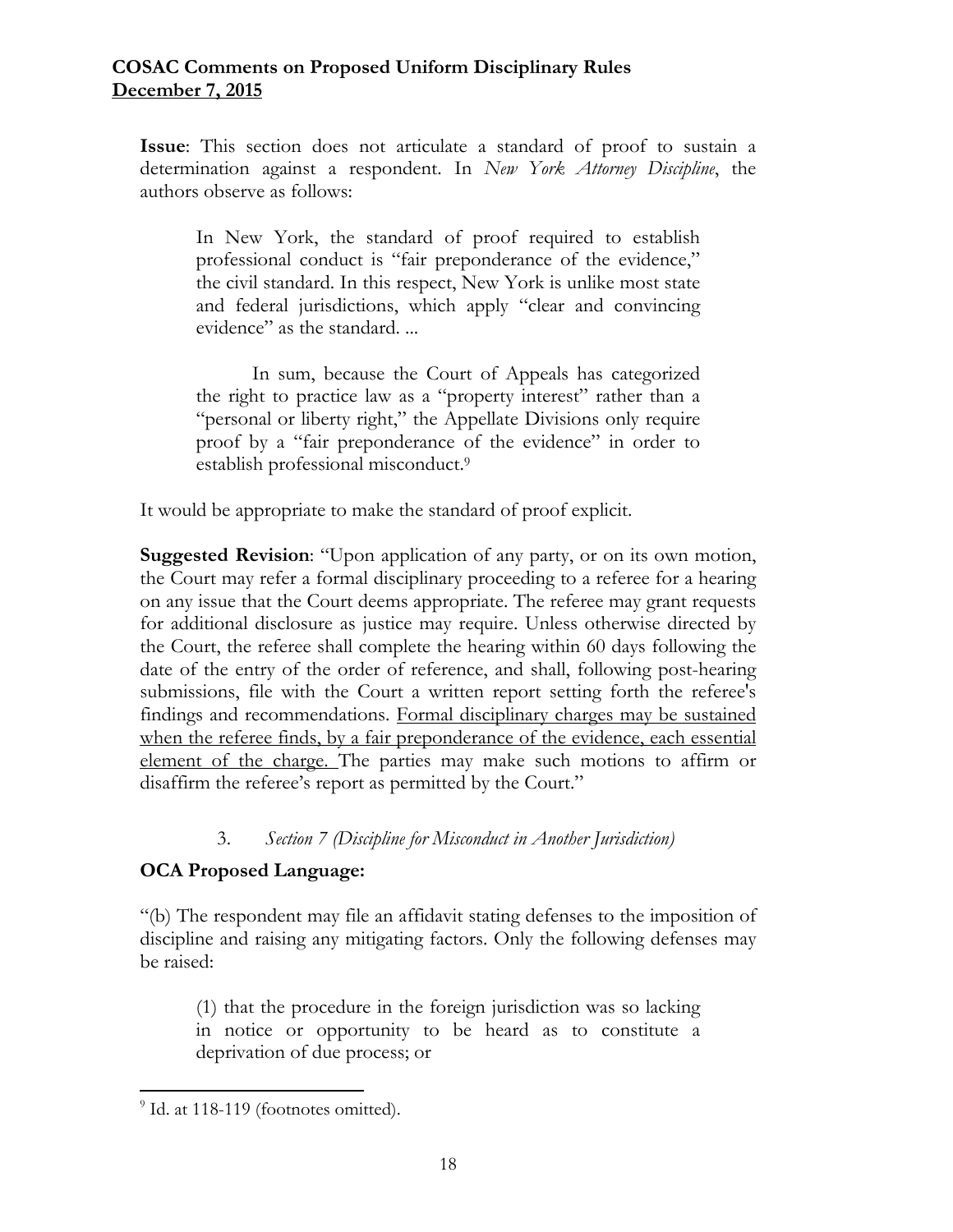(2) that there was such an infirmity of proof establishing the misconduct as to give rise to the clear conviction that the Court could not, consistent with its duties, accept as final the finding in the foreign jurisdiction as to the respondent's misconduct; or (3) that the misconduct for which the respondent was disciplined in the foreign jurisdiction does not constitute misconduct in New York.

(c) After the respondent has had an opportunity to be heard, and upon review of the order entered by the foreign jurisdiction, and the record of the proceeding in that jurisdiction, if such record or part thereof is submitted by a party and deemed relevant by the Court, the Court may discipline the respondent for the misconduct committed in the foreign jurisdiction unless it finds that the procedure in the foreign jurisdiction deprived the respondent of due process of law, that there was insufficient proof that the respondent committed the misconduct, or that the imposition of discipline would be unjust.

**Issue:** Subparagraph (b) of the Proposed Rule lists the defenses that may be raised in opposition to reciprocal discipline, while subparagraph (c) lists the reasons why the Court may decline to impose reciprocal discipline. Each contains three reasons, but only two – lack of due process and lack of proof – overlap. Subparagraph (b) says that a defense may be raised to the effect "that the misconduct for which the respondent was disciplined in the foreign jurisdiction does not constitute misconduct in New York," while subparagraph (c) allows the Court to reject reciprocal discipline if "the imposition of discipline would be unjust." This appears to be an oversight; it is likely that all four factors were meant to be both allowable as defenses and allowable as grounds to deny reciprocal discipline. For that reason, each subparagraph should include the additional factor that is currently missing.

Additionally, the use of the word "or" in between each factor could lead to the conclusion that only one such defense may be used in any reciprocal discipline proceeding. COSAC's suggested revision clarifies that any or all may be used.

### **Suggested Revision:**

"(b) The respondent may file an affidavit stating defenses to the imposition of discipline and raising any mitigating factors. Any or all of Only the following defenses may be raised:

(1) that the procedure in the foreign jurisdiction was so lacking in notice or opportunity to be heard as to constitute a deprivation of due process; or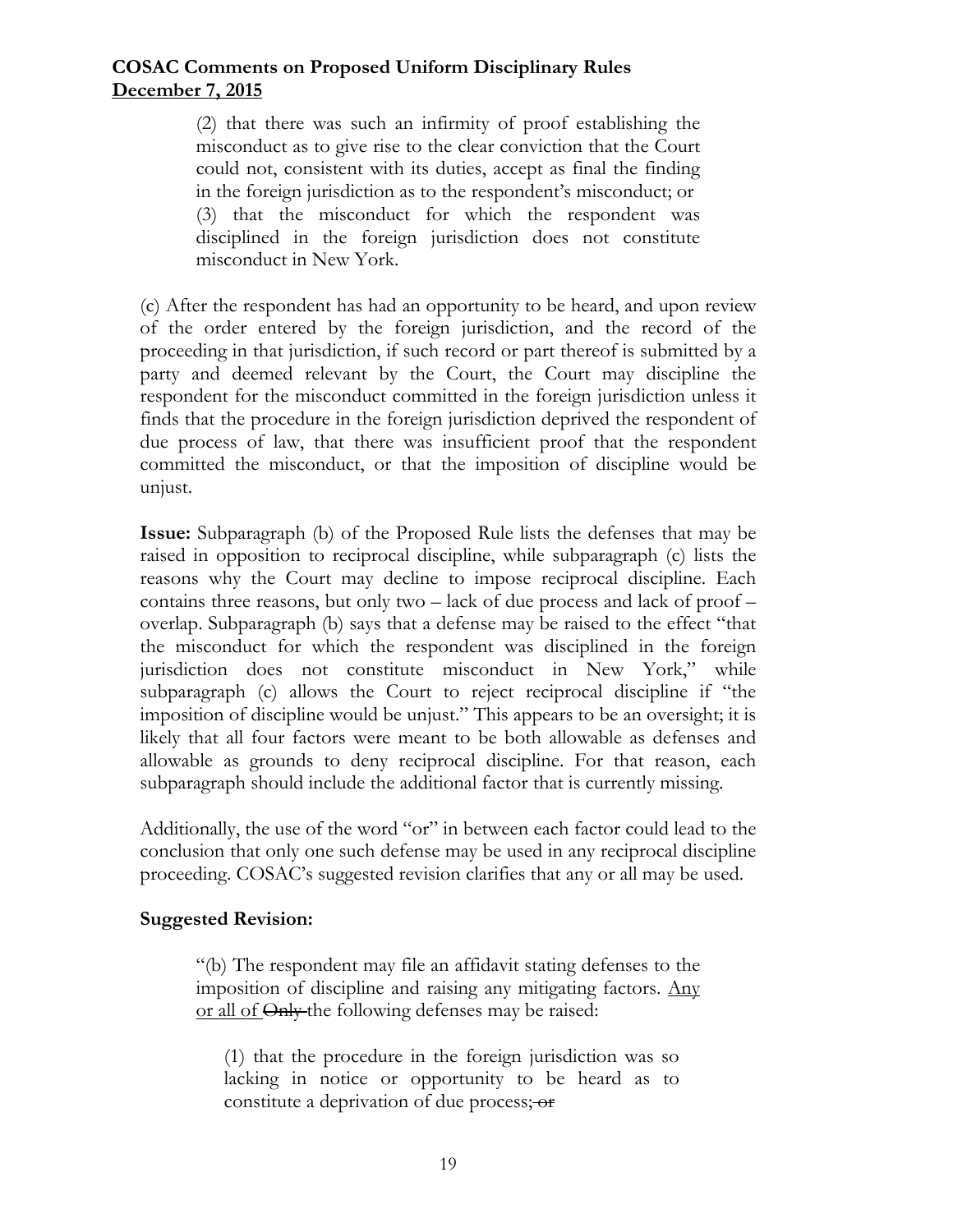(2) that there was such an infirmity of proof establishing the misconduct as to give rise to the clear conviction that the Court could not, consistent with its duties, accept as final the finding in the foreign jurisdiction as to the respondent's misconduct; or

(3) that the misconduct for which the respondent was disciplined in the foreign jurisdiction does not constitute misconduct in New York.;

(4) that the imposition of discipline would be unjust.

(c) After the respondent has had an opportunity to be heard, and upon review of the order entered by the foreign jurisdiction, and the record of the proceeding in that jurisdiction, if such record or part thereof is submitted by a party and deemed relevant by the Court, the Court may discipline the respondent for the misconduct committed in the foreign jurisdiction unless it finds one or more of the following: (i) that the procedure in the foreign jurisdiction deprived the respondent of due process of law,  $\overline{u}$  that there was insufficient proof that the respondent committed the misconduct, (iii) that the misconduct in the foreign jurisdiction does not constitute misconduct in New York, or (iv) that the imposition of discipline would be unjust.

# D. Section IV – Post-Disciplinary Proceedings

# 1. *Section 1 (Conduct of Disbarred, Suspended or Resigned Attorneys)*

# **OCA Proposed Language:**

(b) "Notification of Clients. When a respondent is disbarred, suspended from the practice of law or removed from the roll of attorneys after resignation, the respondent shall promptly notify, by registered or certified mail, each client and the client for each party in any pending matter, and the Office of Court Administration for each action where a retainer has been filed pursuant to court rules. The notice shall state that the respondent is unable to act as counsel due to disbarment, suspension or removal from the roll of attorneys. A notice to a client shall advise the client to obtain new counsel. A notice to counsel for a party in a pending action, or to the Office of Court Administration in connection with an action where a retainer has been filed pursuant to court rule, shall include the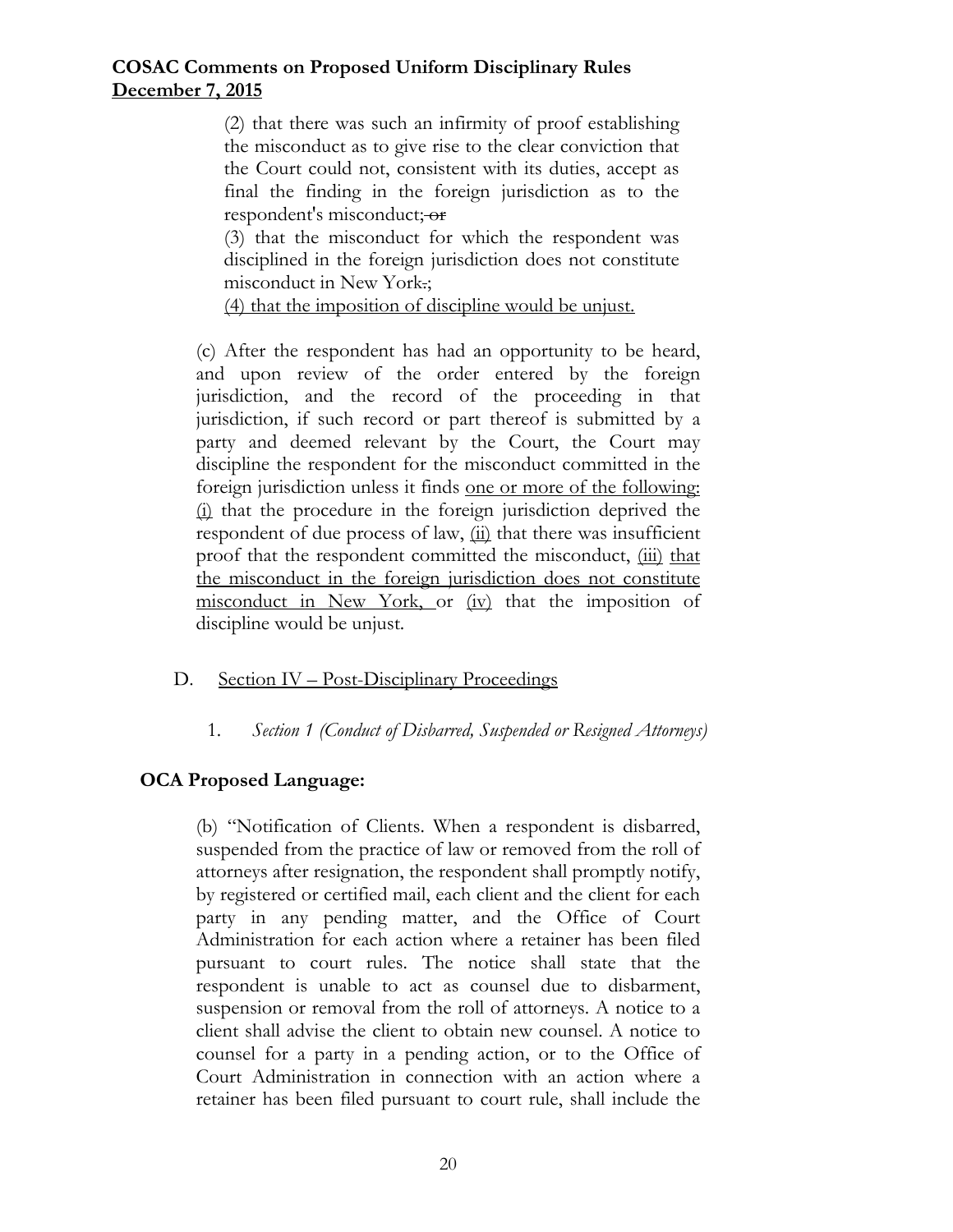name and address of respondent's client.

(c) Duty to Return Property and Files. Within 30 days after being served with the order of suspension or disbarment, the respondent shall deliver to all clients or third parties, or to a successor attorney designated by such clients or third parties, all money and property (including legal files) in the possession of the respondent to which such clients or third parties are entitled.

(d) Duty to Withdraw From Pending Action or Proceeding. If a client in a pending action or proceeding fails to obtain new counsel within 30 days following entry of the order of disbarment, suspension or removal from the roll of attorneys, the respondent shall move, in the court where the action or proceeding is pending, for permission to withdraw as counsel.

(h) Compensation. A respondent who has been disbarred, suspended from the practice of law or removed from the roll of attorneys after resignation may not share in any fee for legal services rendered by another attorney during the period of disbarment, suspension or removal from the roll of attorneys but may be compensated on a quantum meruit basis for services rendered prior to the effective date of the disbarment, suspension or removal from the roll of attorneys. On motion of the respondent, with notice to the client, the amount and manner of compensation shall be determined by the court or agency where the action is pending or, if an action has not been commenced, at a special term of the Supreme Court in the county where the respondent maintained an office. The total amount of the legal fee shall not exceed the amount that the client would have owed if no substitution of counsel had been required."

**Issue:** The notice provision in (b) does not address what the full protocol should be where the respondent is serving as counsel appointed by the court. In these circumstances, notice should also be provided to the appointing court. Otherwise, the respondent's client may not understand how to obtain new counsel, and the court may be unaware that it needs to appoint substitute counsel.

The language in (b) would also be clearer if it stated directly that the required notice to the "client" is to a *respondent's* client. Similarly, in (c) the word "respondent's" should be inserted before the phrase "all clients," and in (d)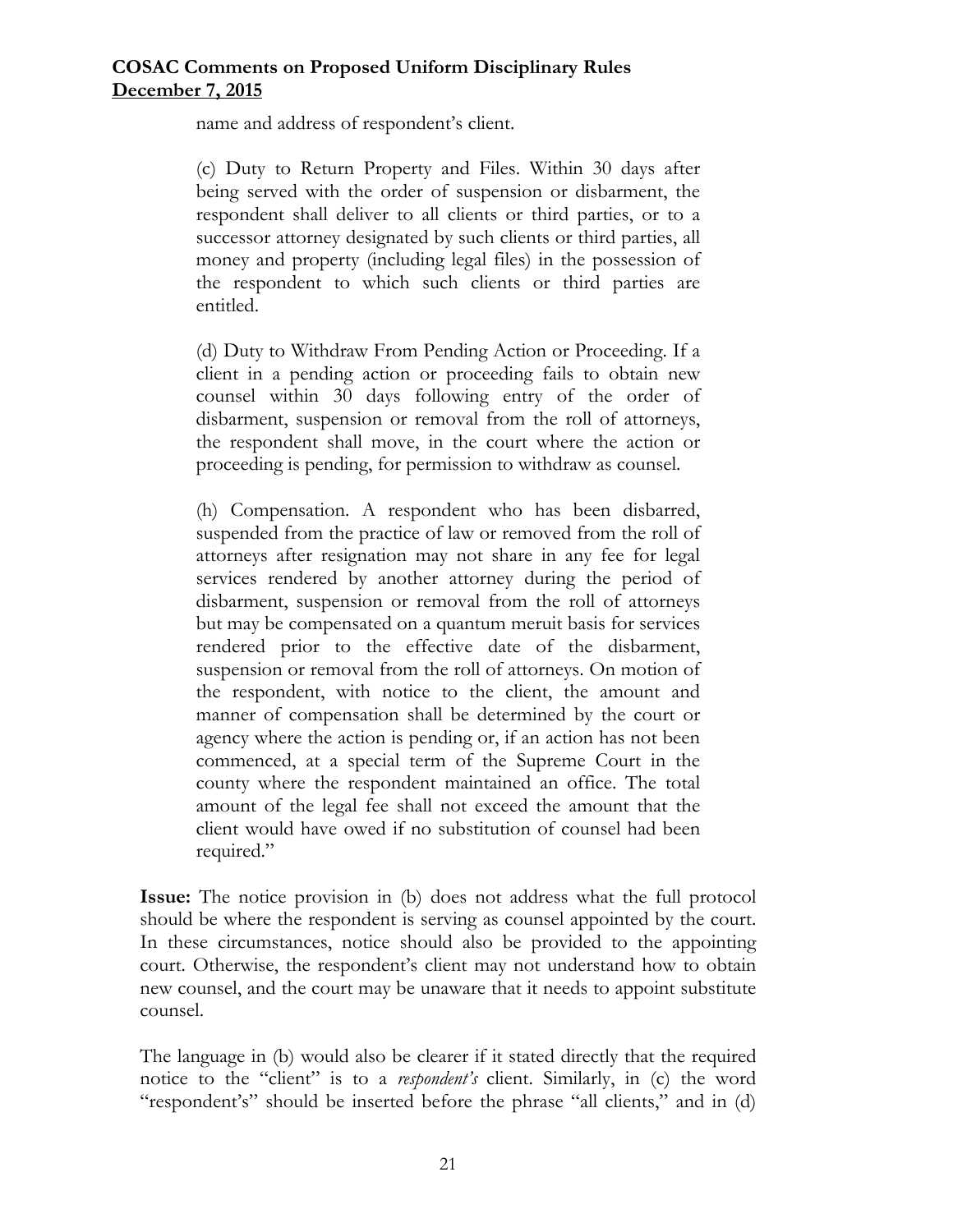the phrase "of respondent's" should be inserted before the word "clients." Finally, in (h) the word "respondent's" should be inserted before the word "client" in the second sentence.

### **Suggested Revision**:

(b) "Duty to Notify Clients and Others. When a respondent is disbarred, suspended from the practice of law or removed from the roll of attorneys after resignation, the respondent shall promptly notify, by registered or certified mail, (i) each client of the respondent, and (ii) the attorney for each party in any pending matter, and (iii) the Office of Court Administration for each action where a retainer has been filed pursuant to court rules. The notice shall state that respondent is unable to act as counsel due to disbarment, suspension or removal from the roll of attorneys. A notice to a respondent's client shall advise the client to obtain new counsel. A notice to counsel for a party in a pending action, or to the Office of Court Administration in connection with an action where a retainer statement has been filed pursuant to court rule, shall include the name and address of the respondent's client. Where counsel has been appointed by a court, notice shall also be provided to the appointing court."

(c) Duty to Return Property and Files. Within 30 days after being served with the order of suspension or disbarment, the respondent shall deliver to all of respondent's clients or third parties, or to a successor attorney designated by such clients or third parties, all money and property (including legal files) in the possession of the respondent to which such clients or third parties are entitled.

(d) Duty to Withdraw From Pending Action or Proceeding. If a respondent's client in a pending action or proceeding fails to obtain new counsel within 30 days following entry of the order of disbarment, suspension or removal from the roll of attorneys, the respondent shall move, in the court where the action or proceeding is pending, for permission to withdraw as counsel.

(h) Compensation. A respondent who has been disbarred, suspended from the practice of law or removed from the roll of attorneys after resignation may not share in any fee for legal services rendered by another attorney during the period of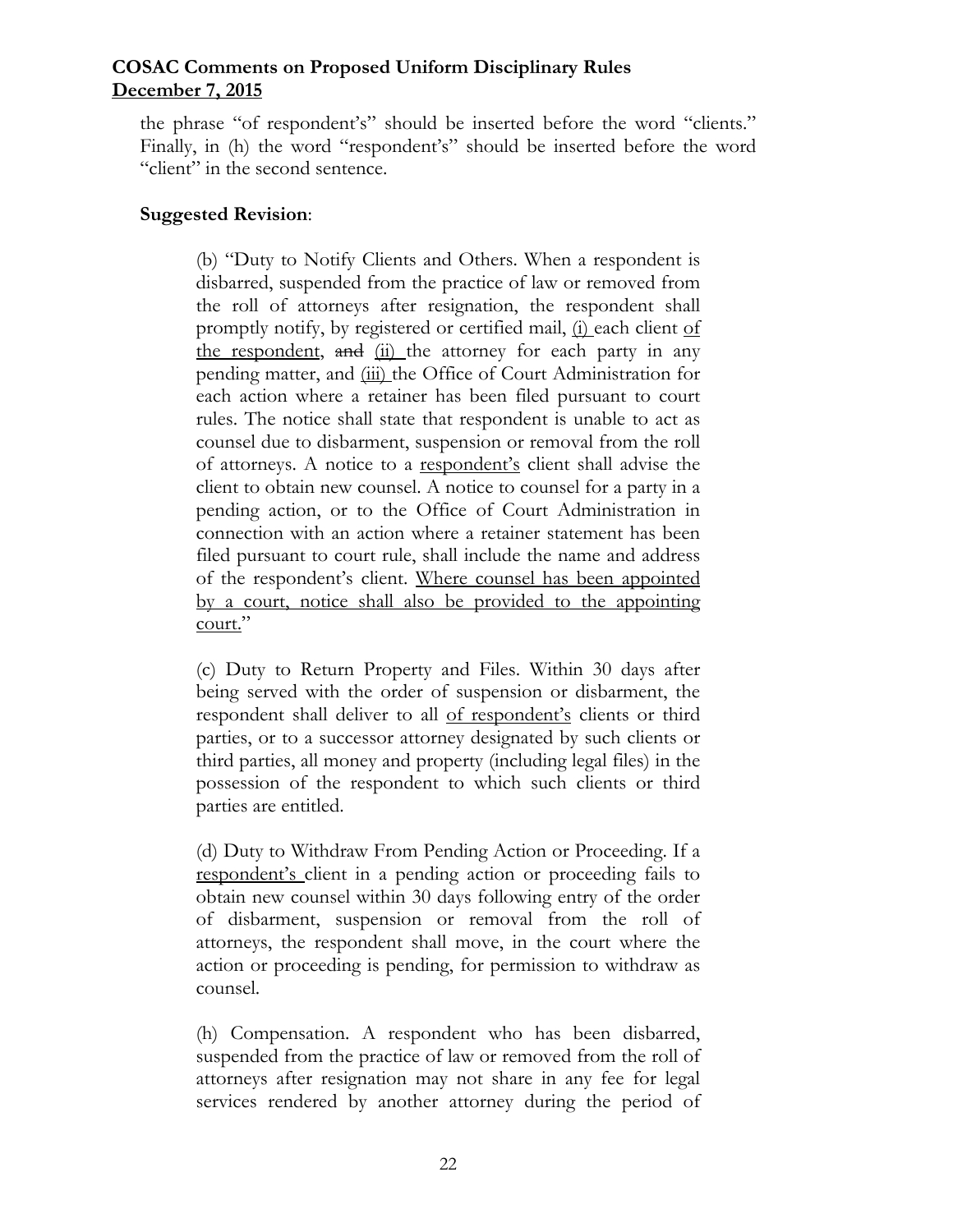disbarment, suspension or removal from the roll of attorneys but may be compensated on a quantum meruit basis for services rendered prior to the effective date of the disbarment, suspension or removal from the roll of attorneys. On motion of the respondent, with notice to the respondent's client, the amount and manner of compensation shall be determined by the court or agency where the action is pending or, if an action has not been commenced, at a special term of the Supreme Court in the county where the respondent maintained an office. The total amount of the legal fee shall not exceed the amount that the client would have owed if no substitution of counsel had been required."

#### 2. *Section 2 (Reinstatement of Disbarred Attorneys)*

### **OCA Proposed Language:**

 $C<sub>c</sub>(c)(1)$  A respondent disbarred by order of the Court for misconduct, or stricken from the roll of attorneys for any reason other than resignation for non-disciplinary reasons may apply for reinstatement to practice after the expiration of seven years from the entry of the order of disbarment or the order striking the attorney's name from the roll of attorneys.

(d) Respondents suspended for a fixed term of six months or less. Unless the Court directs otherwise, a respondent attorney who has been suspended for six months or less pursuant to disciplinary proceedings shall be reinstated at the end of the suspension upon order of the Court. No more than thirty days prior to the expiration of the term of suspension the respondent must file with the Court and serve upon the Committee an application for reinstatement together with an affidavit stating that the respondent has fully complied with the requirements of the suspension order and has paid any required fees and costs. Within thirty days of the date on which the application was served upon the Committee, or within such longer time as the Court may allow, the Committee may file an affidavit in opposition."

**Issue:** To be consistent, references to "attorney" in  $\{2(c)(1) \text{ and } 2(d) \text{ should}$ use the term "respondent" rather than simply "attorney." Thus, in  $\S$  2(c)(1) the word "respondent's" should replace the word "attorney's" before the word "name," and in the second sentence of  $\S$  2(d), the word "attorney" should be deleted.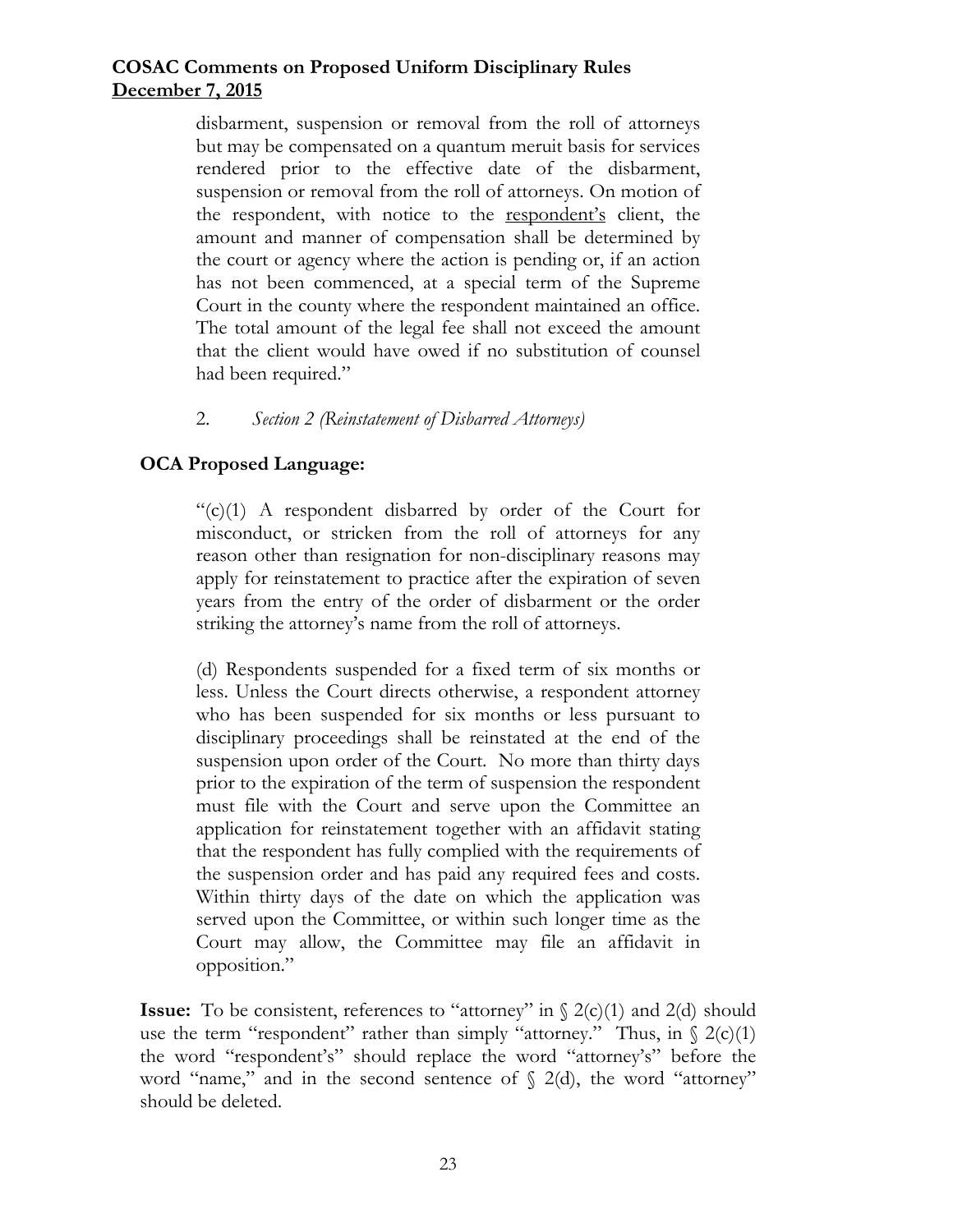## **Suggested Revision**:

(c)(1) "A respondent disbarred by order of the Court for misconduct, or stricken from the roll of attorneys for any reason other than resignation for non-disciplinary reasons, may apply for reinstatement to practice after the expiration of seven years from the entry of the order of disbarment or the order striking the respondent's attorney's name from the roll of attorneys.

(d) Respondents suspended for a fixed term of six months or less. Unless the Court directs otherwise, a respondent attorney who has been suspended for six months or less pursuant to disciplinary proceedings shall be reinstated at the end of the suspension upon order of the Court. No more than thirty days prior to the expiration of the term of suspension the respondent must file with the Court and serve upon the Committee an application for reinstatement together with an affidavit stating that the respondent has fully complied with the requirements of the suspension order and has paid any required fees and costs. Within thirty days of the date on which the application was served upon the Committee, or within such longer time as the Court may allow, the Committee may file an affidavit in opposition."

# E. Section V – Additional Rules Applicable to Disciplinary Matter

1. *Section 1 (Confidentiality)* 

# **OCA Proposed Language:** [Heading only] "Confidentiality"

**Issue:** This section covers not only confidentiality but also related matters such as an application to unseal records or to gain access to closed proceedings, and reimbursement for injured parties. Someone searching for the law might find it helpful to see a longer heading.

**Suggested Revision**: "Confidentiality; Application to Unseal Records or Gain Access to Closed Proceedings"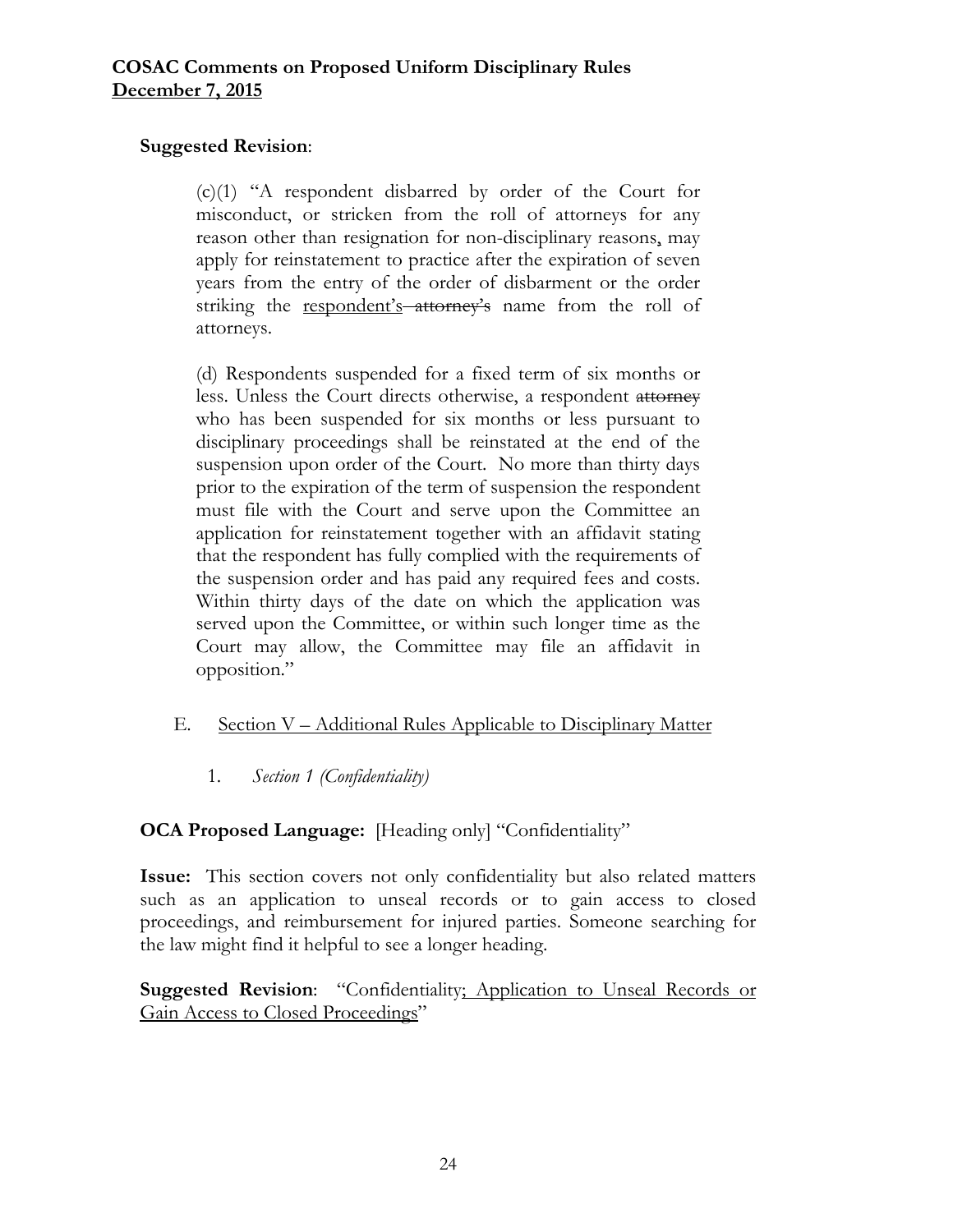2. *Sections 1(b); 1(e) (Confidentiality)* 

# **OCA Proposed Language:**

(b) "All papers, records, and documents upon any complaint, inquiry, investigation or proceeding relating to the conduct or discipline of any person under these rules are sealed and deemed private and confidential pursuant to Judiciary Law § 90  $(10).$ 

\* \* \* \*

(e) Upon written request of a representative of The Lawyers' Fund for Client Protection ("Fund") certifying that a person or persons has filed a claim or claims seeking reimbursement from the Fund for the wrongful taking of money or property by any person who has been disciplined by the Court, the Committee is authorized to disclose to the Fund such information as it may have on file relating thereto."

**Issue:** For greater clarity and specificity, and to distinguish between a claimant and a respondent, the word "person" should be changed to the word "respondent" in both  $\{(1)(b)$  and  $\{(1)(e)$ .

# **Suggested Revision:**

(b) "All papers, records, and documents upon any complaint, inquiry, investigation or proceeding relating to the conduct or discipline of any person respondent under these rules are sealed and deemed private and confidential pursuant to Judiciary Law § 90 (10).

\* \* \* \*

(e) Upon written request of a representative of The Lawyers' Fund for Client Protection ("Fund") certifying that a person or persons has filed a claim or claims seeking reimbursement from the Fund for the wrongful taking of money or property by any person respondent who has been disciplined by the Court, the Committee is authorized to disclose to the Fund such information as it may have on file relating thereto."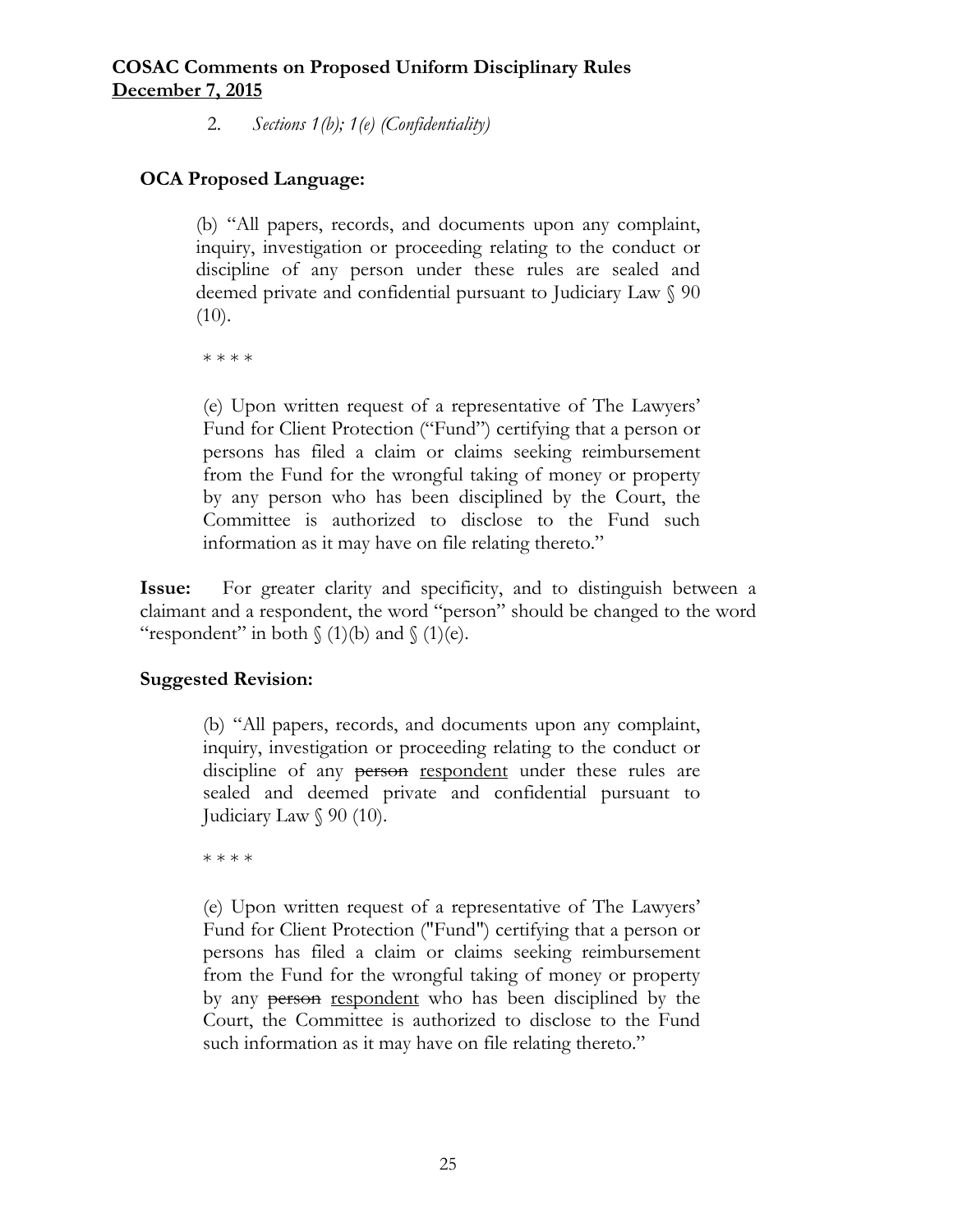3. *Section 3 (Appointment of Attorney to Protect Interests of Clients or Attorney)* 

**OCA Proposed Language:** [Heading only] "Appointment of Attorney to Protect Interests of Clients or Attorney"

**Issue:** The heading does not fully capture the contents and therefore requires more information.

**Suggested Revision**: "Appointment of Attorney to Protect Interests of Clients or Attorney; Compensation; Confidentiality"

> 4. *Section 3(a) (Appointment of Attorney to Protect Interests of Clients or Attorney)*

**OCA Proposed Language:** "When an attorney is suspended, disbarred or incapacitated from practicing law pursuant to these rules, or has resigned for disciplinary reasons, or when the Court determines that an attorney is otherwise unable to protect the interests of his or her clients and has thereby placed clients' interests at substantial risk, the Court may enter an order, upon such notice as it shall direct, appointing one or more attorneys to take possession of the attorney's files, examine the files, advise the clients to secure another attorney or take any other action necessary to protect the clients' interests. An application for such an order shall be by motion, with notice to the Committee, and shall include an affidavit setting forth the relationship, if any, as between the moving party, the attorney to be appointed and the suspended, disbarred or incapacitated attorney."

**Issue:** This subsection does not distinguish between two very different classes of attorneys whose clients may be at risk, although the remedy is the same. The classes would better be identified as "respondents" or "incapacitated attorneys," and their category references should be kept separate. In addition, the attorneys appointed by the Court to assist with client matters should also be clearly identified.

**Suggested Revision:** "When an attorney is a respondent has been suspended or disbarred or incapacitated from practicing law pursuant to these rules, or has resigned for disciplinary reasons, or when the Court determines that an attorney is otherwise incapacitated and the Court has determinesd that the attorney is otherwise unable to protect the interests of his or her clients, and, in either instance, has thereby placed clients' interests at substantial risk, the Court may enter an order, upon such notice as it shall direct appointing one or more designated attorneys to:  $(i)$  take possession of the attorney's